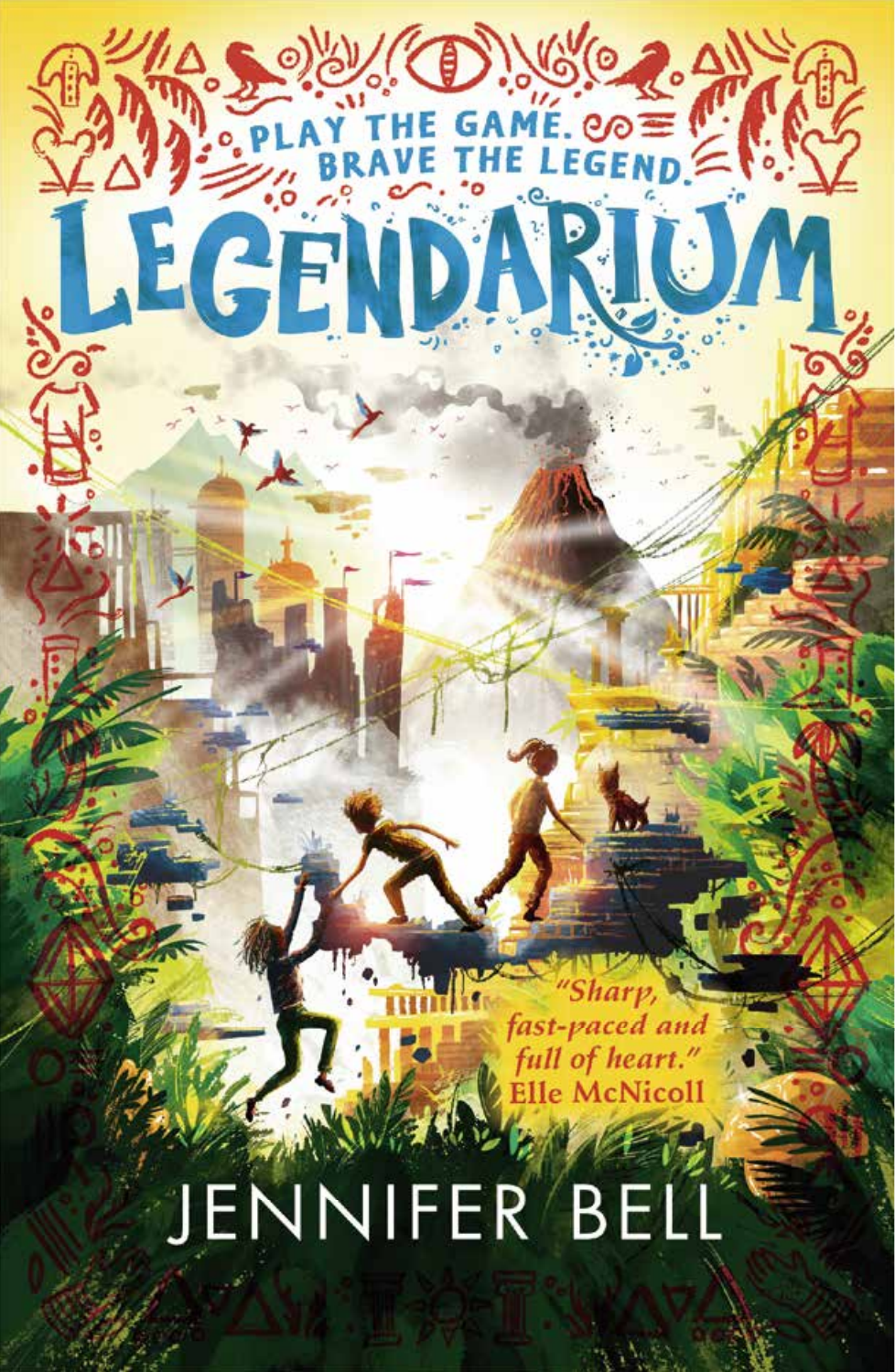### "*Legendarium* does not disappoint … the very definition of a BLOCKBUSTER." **Phil Earle**

"Sharp, fast-paced and full of heart." **Elle McNicoll**

> "A wonder of an adventure." **Jasbinder Bilan**

"More immersive than any video game!" **Ellie Irving**

"A thrilling, exciting, jam-packed adventure." **Mel Taylor-Bessent**

"Fantastically imaginative."

### **Stephanie Burgis**

"Clever, fast-paced, action-packed … grab your time-key and jump right in!" **Sinéad O'Hart**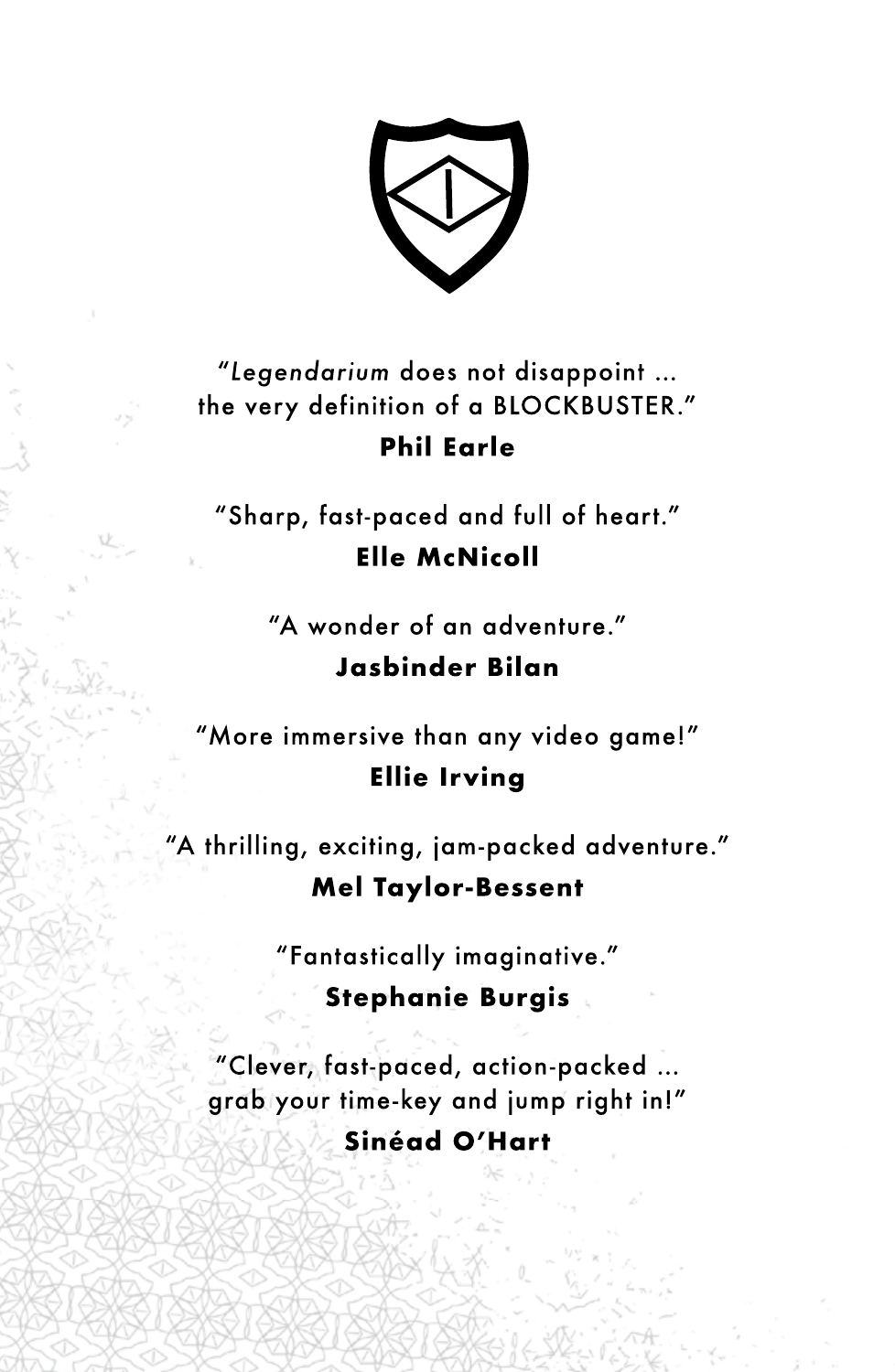# LEGENDARIOM

## JENNIFER BELL

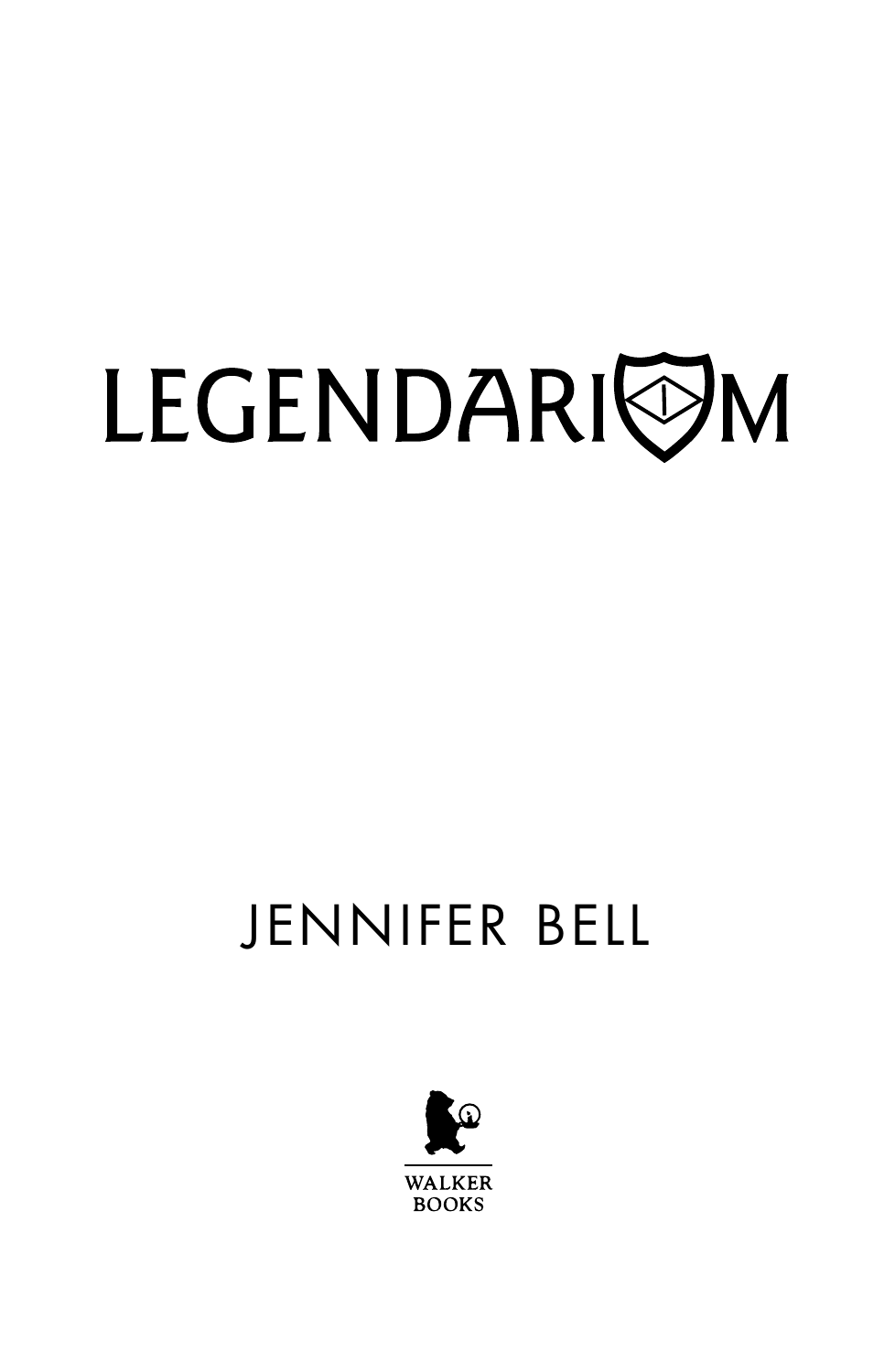This is a work of fiction. Names, characters, places and incidents are either the product of the author's imagination or, if real, used fictitiously. All statements, activities, stunts, descriptions, information and material of any other kind contained herein are included for entertainment purposes only and should not be relied on for accuracy or replicated as they may result in injury.

> First published 2022 by Walker Books Ltd 87 Vauxhall Walk, London SE11 5HJ

> > 2 4 6 8 10 9 7 5 3 1

Text © 2022 Jennifer Bell

Cover illustrations © 2022 Paddy Donnelly

The right of Jennifer Bell to be identified as author of this work has been asserted in accordance with the Copyright, Designs and Patents Act 1988

This book has been typeset in Utopia and Futura

Printed and bound by CPI Group (UK) Ltd, Croydon CR0 4YY

All rights reserved. No part of this book may be reproduced, transmitted or stored in an information retrieval system in any form or by any means, graphic, electronic or mechanical, including photocopying, taping and recording, without prior written permission from the publisher.

British Library Cataloguing in Publication Data: a catalogue record for this book is available from the British Library

ISBN 978-1-4063-9173-2

#### www.walker.co.uk

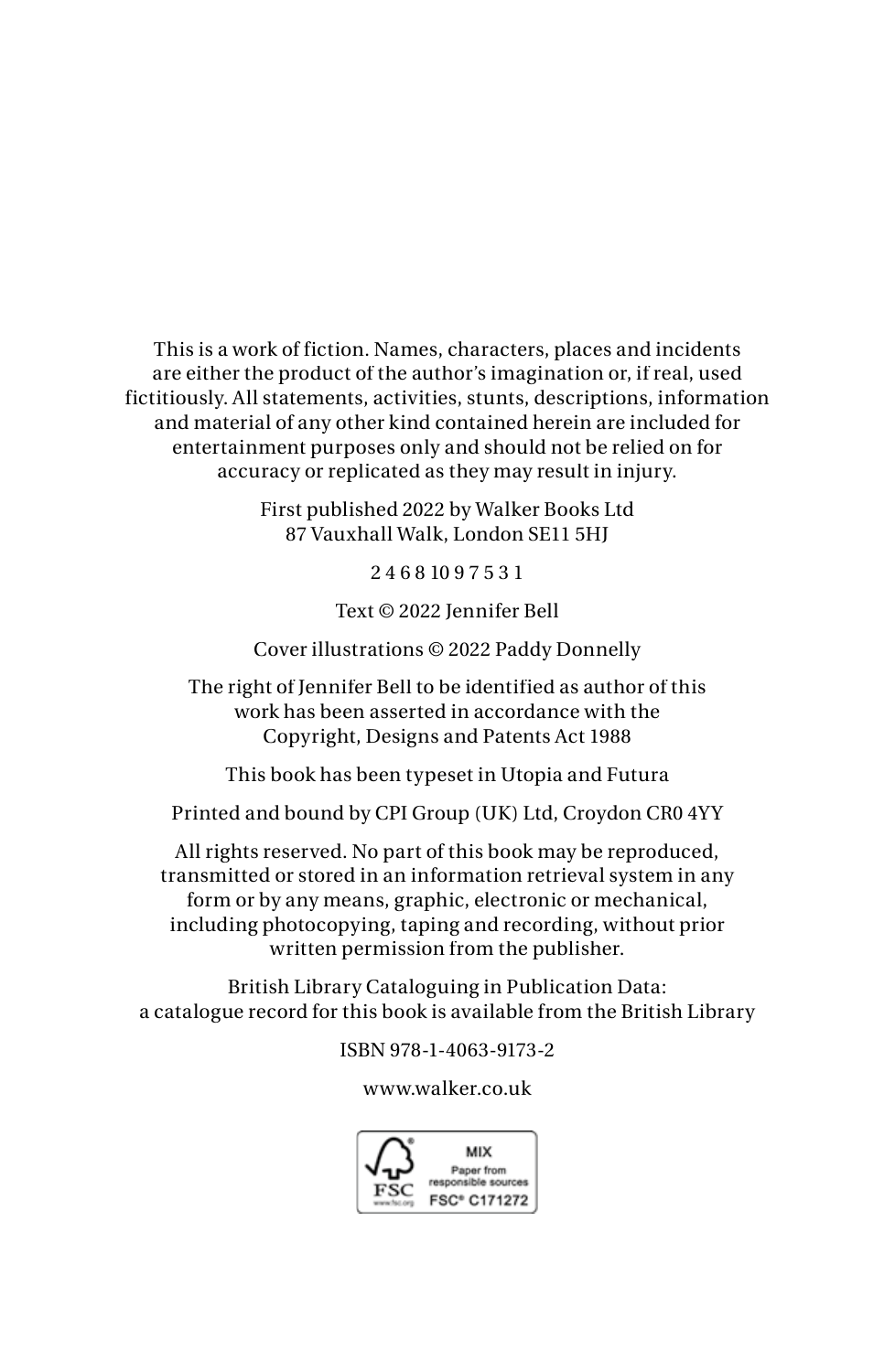For Tara, R? WWGWDNR...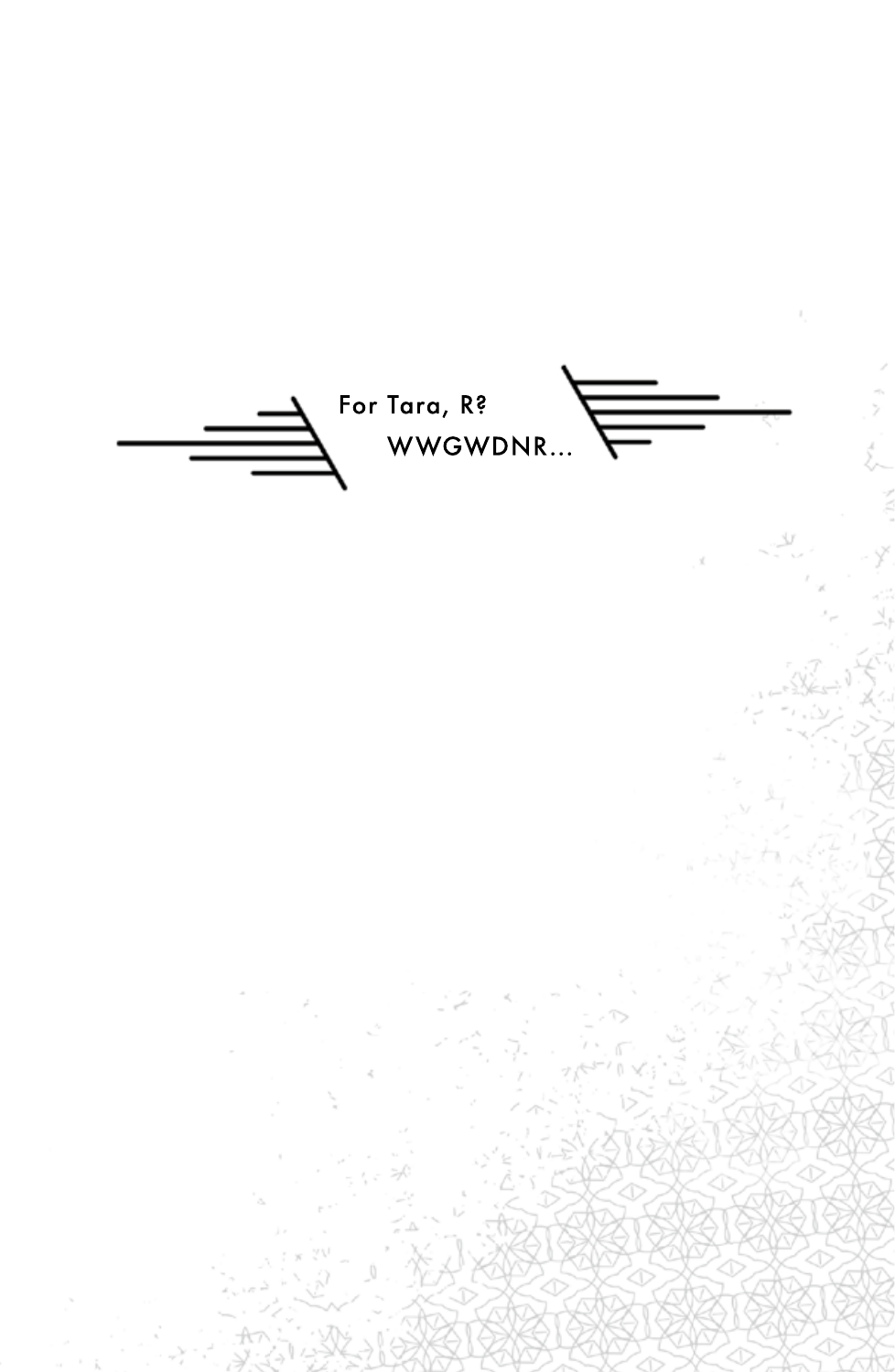The hotdog-eating contest was going badly.

"It's not funny," Arthur whinged, clutching his bloated tummy. "It feels like my stomach's about to explode."

**1**

His friend Ren laughed and slid another hotdog across the picnic table on a plate. "Ready to forfeit?"

She was much smaller than him, but dressed in her ripped black jeans, hooded tank top and massive combat boots, she looked ready for battle. Her silky black hair was fixed in a high ponytail with a thick fringe covering half her face. Arthur doubted that his baggy shorts and *The Mandalorian* T-shirt were as intimidating, so he adopted his most threatening game face as he pulled the plate towards him. "No chance."

They'd wagered that if Ren ate the most hotdogs that afternoon, Arthur would be her spotter every time she went rock-climbing during the rest of the summer holidays; but if Arthur ate the most, Ren would give him her copy of the latest *Spider-Man* game on Xbox – something he'd

8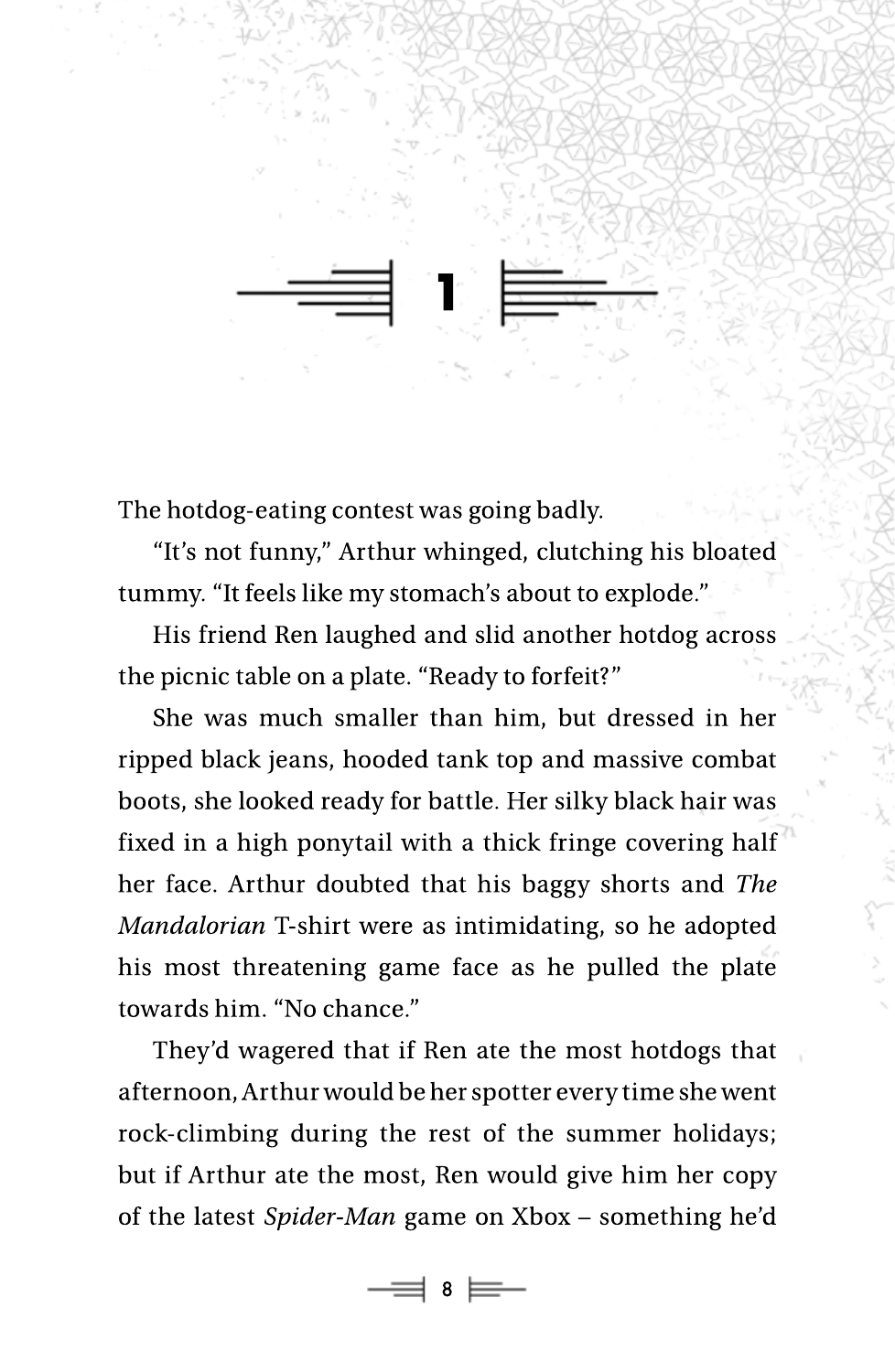need five weeks of paper-round money to be able to afford otherwise.

"Can one of you *please* puke already? This is getting ridiculous," their friend Cecily complained beside them. If Ren had dressed for battle, then Cecily had styled herself for a photo shoot with a fashion magazine. Her amethystpurple braids had been twisted into an impossibly intricate up-do, and she was modelling a vintage denim jacket and floaty maxi-dress. Sat in her lap was a scruffy white terrier, who yapped excitedly as Cecily unfastened the lead from around his red collar, and then scampered off to the pond at the bottom of Ren's garden. "See – even Cloud's had enough."

"It'll all be over when Arthur admits defeat," Ren promised, lifting her hotdog to her lips.

But as she opened her mouth to take a bite, a splash sounded at the end of the garden. Arthur glanced at Ren's pond and spotted the tip of a stubby white tail disappearing below the strangely misty surface…

"Cloud?" Cecily sprang to her feet. "Cloud, be careful! You might not be able to swim!" With the dog's lead flapping in her hand, she raced towards the bottom of the garden.

Arthur felt way too full to run anywhere, but Cecily was right to be concerned. Although Cloud looked like a typical West Highland terrier – with a fluffy white coat, round face and pointed ears – he was, in fact, a very advanced robot, or *mimic*, from four hundred years in the future. He'd been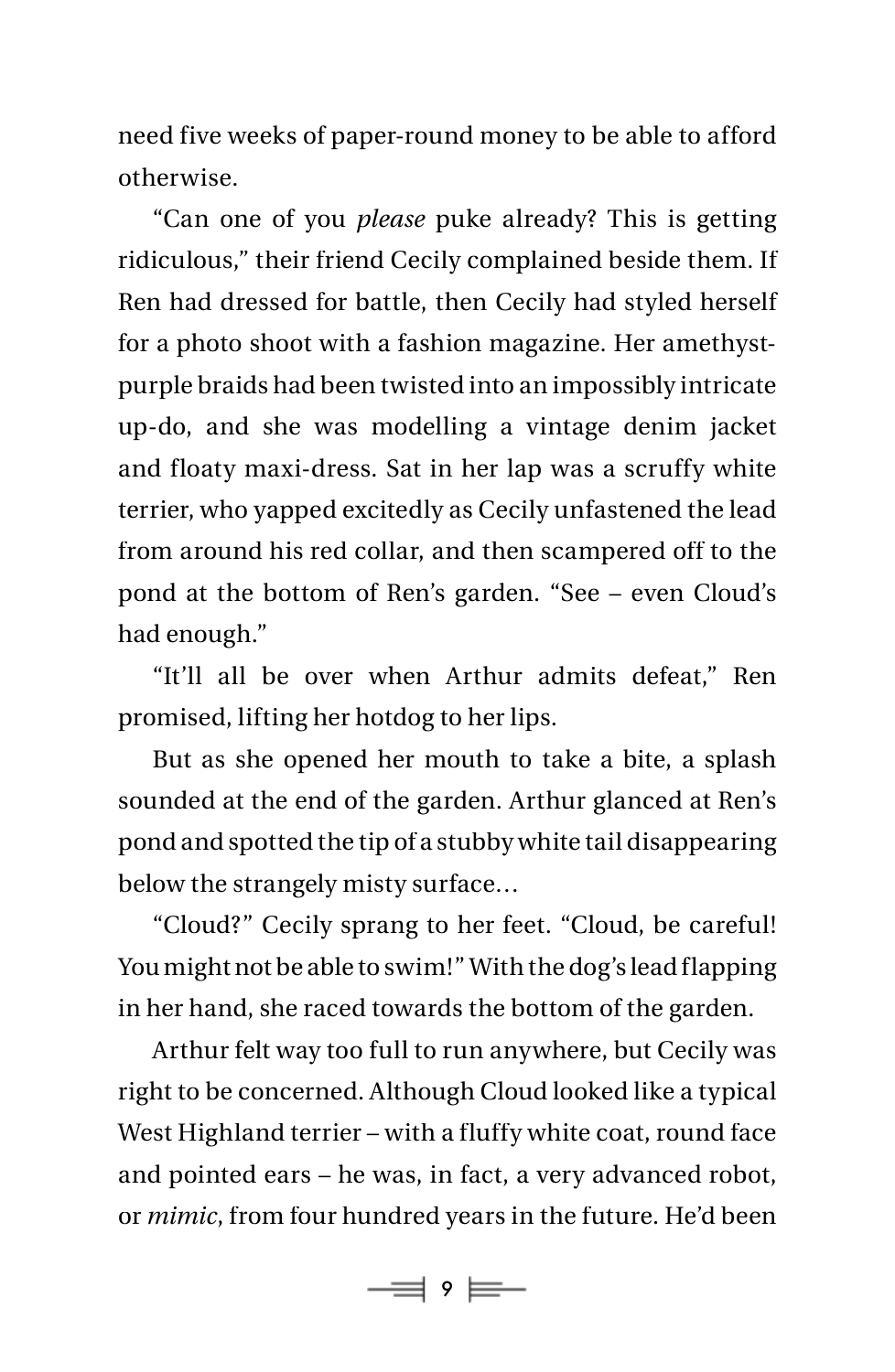entrusted to their care by a twenty-fifth-century inventor named Milo Hertz, and there was still so much they had to learn about him … including whether or not he could swim.

With a glance at the back door to check all their parents were still inside, Arthur pushed himself up and hurried after Ren and Cecily. When they all got to the pond, the mist had dissolved and the water was still. A dragonfly darted over the surface, but there was no sign of Cloud anywhere.

"I don't understand," Cecily said. "I saw him fall in."

Arthur knelt down and thrust his arm in up to the elbow. Wiggling it around, he could only feel slimy weeds. "Maybe he jumped out and we missed it?"

"Couldn't have," Ren said, nudging the pebbles at the water's edge with her boot. "These are all dry."

Cecily surveyed the rest of the garden. "So, then, where *is* he? Cloud!" she called. "Here, boy!"

Arthur waited for an excited ball of fluff to come bounding out of the bushes, but it didn't appear. His gaze drew nervously to the abandoned cottage behind Ren's garden, where, last year, the three of them had accidentally followed Cloud through a portal to the year 2473. After getting trapped in an in-reality adventure game, or I-RAG, called the *Wonderscape*, they'd barely escaped with their lives.

With a growing sense of unease, he searched the pond again. Buried in the silt at the bottom, he saw something glinting and reached towards it…

 $\Rightarrow$  10  $\equiv$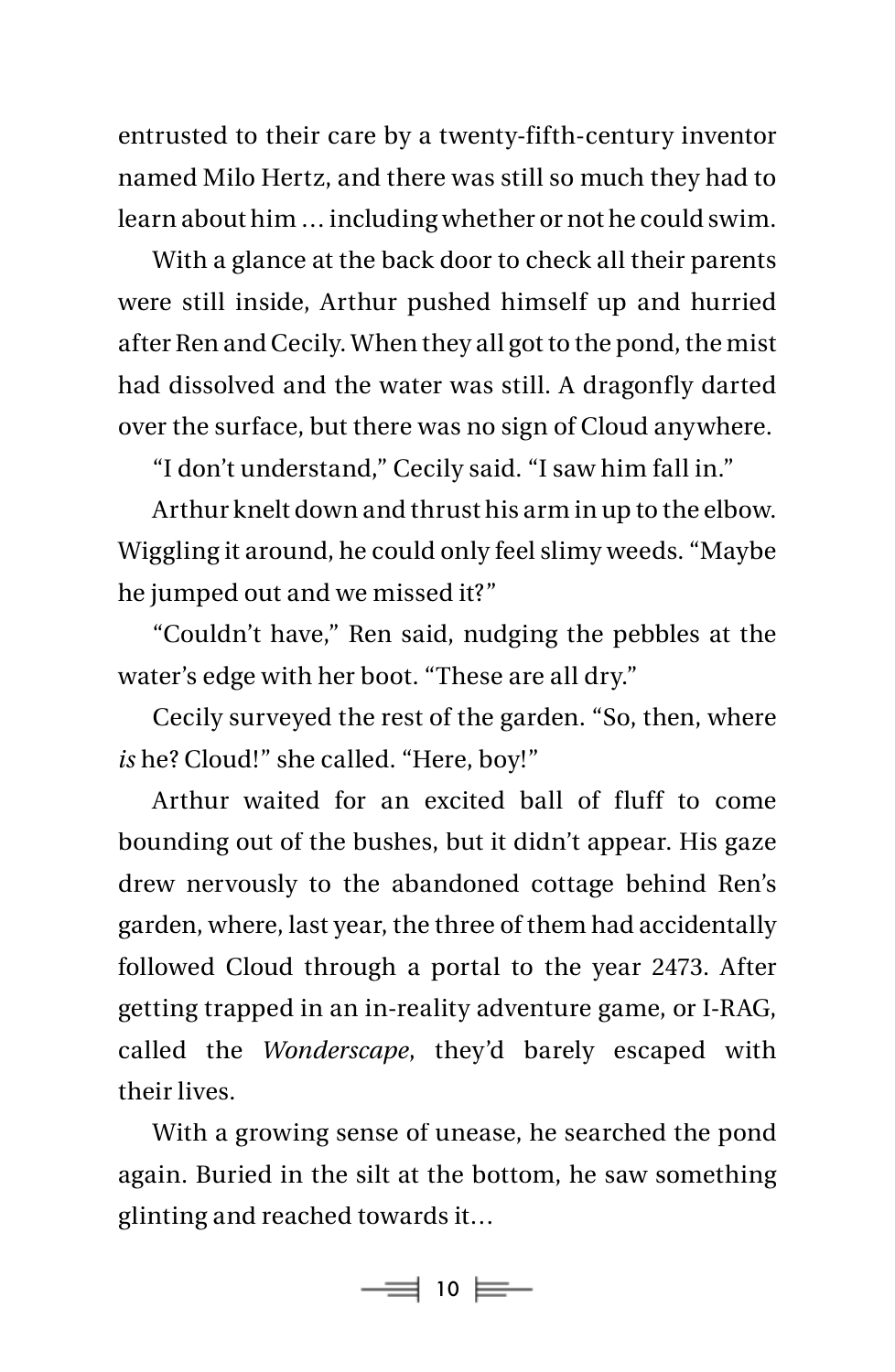"Arthur, look out!" Ren yanked on the back of his T-shirt, just in time, as a jet of mist shot out of the pond with a loud hiss, narrowly missing Arthur's head.

"What's happening?!" Cecily cried.

Arthur's pulse quickened as he scrambled to his feet and saw that the mist had swirled around them, caging them in a spinning vortex that obscured Ren's garden. He grabbed his friends' arms and pulled them closer. "Stay together!"

 There was a thunderous *boom* and the vortex rippled. Arthur felt a stab of brain freeze followed by the stomachlurching sensation of ascending in a fast-moving lift. "Werrrr—!" As he spread his arms and legs for balance, the taste of fried onions burst at the back of his throat and before he could do anything to stop himself, he leaned forward and vomited. He briefly hoped the vortex wouldn't function like some kind of puke-nado and hurl the contents of his guts right back at him. "Ren?" he croaked, watching the mist curl around his toes. "Cecily?"

He flinched as something brushed his arm.

There was a high-pitched bark and Cecily yelled, "Cloud!"

Staring at his trainers, Arthur tried to steady his breathing. The vortex seemed to be moving slower and the mist was thinning. He could almost see the ground. He wiped his mouth clean on his T-shirt sleeve, lifted his head …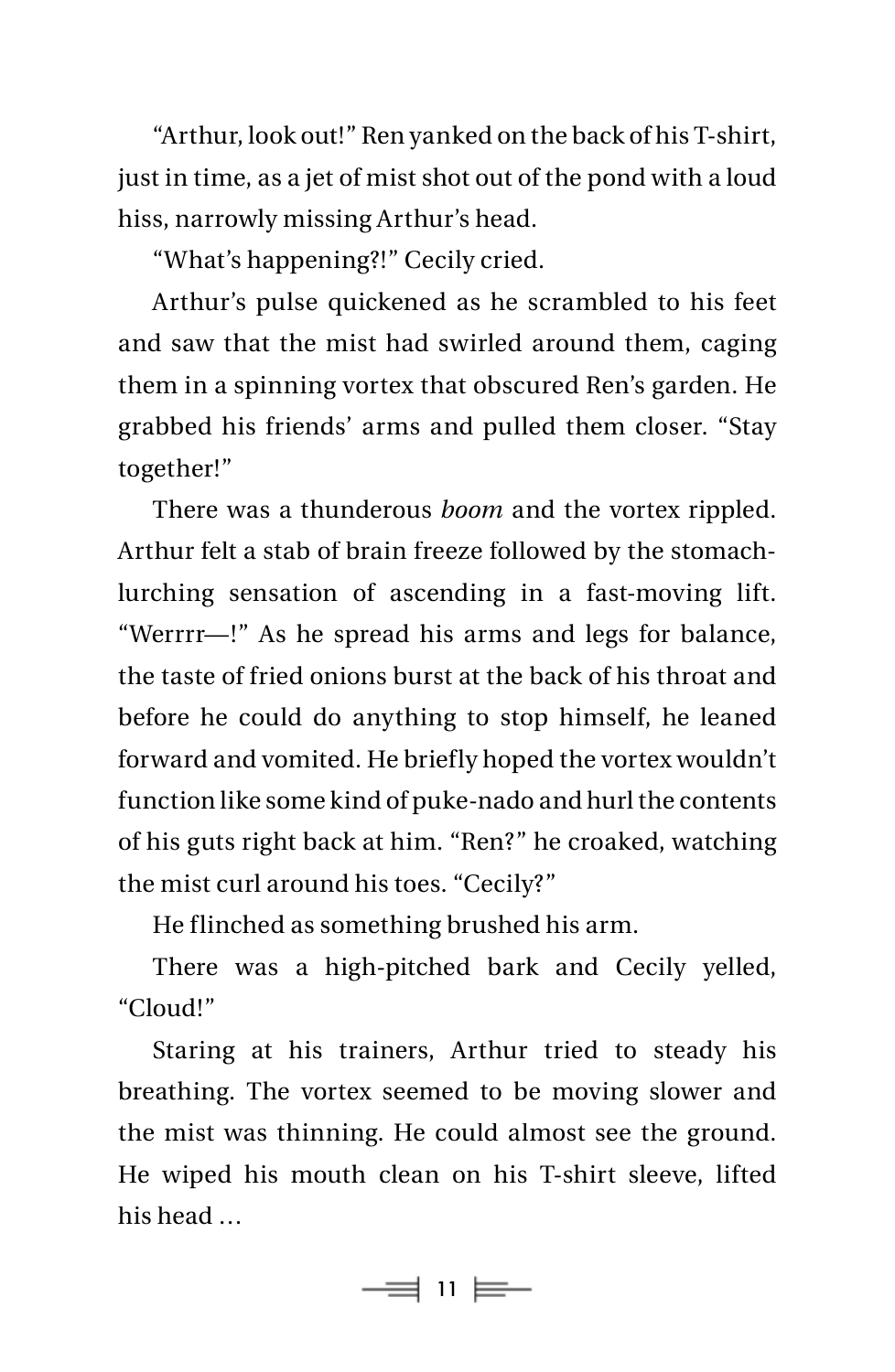… and let out a small yelp.

Ren's garden had vanished. They were all now stood on the floor of a vast concrete warehouse, filled with industrialsized shelving units. Dim spotlights dangled from the ceiling, illuminating hundreds of coloured metal crates, organized in rows of blue, green and red. Several nearby crates had toppled over and a trail of sooty footprints led away from them, into the shadows. As the residual mist faded around Arthur's feet, he rubbed the sides of his face, convinced he was hallucinating. This couldn't be real.

"What happened?!" Cecily spluttered, pressing Cloud tightly to her chest. Strands of pondweed clung to the dog's damp fur, but his tail was wagging. "Where are we?"

Arthur shook his head, lost for words. He scanned the perimeter of the building, checking for whoever had made the footprints. At one side of the warehouse, stairs climbed up to a balcony with doors leading off into other rooms, but there was no sign of movement anywhere. Goosebumps prickled along his forearms as his skin adjusted to the cold. The place had to be a storage depot, although there were no clues on the walls or crates to indicate who it belonged to.

Shaking, Cecily fastened Cloud's lead to his collar and lifted him to the ground. "Hello?" she called. "Is anybody here?" Her voice echoed several times, but there was no reply.

"Never mind *where* we are," Ren muttered, rubbing her mouth on the shoulder of her tank-top. (Arthur guessed

 $\equiv$  12  $\equiv$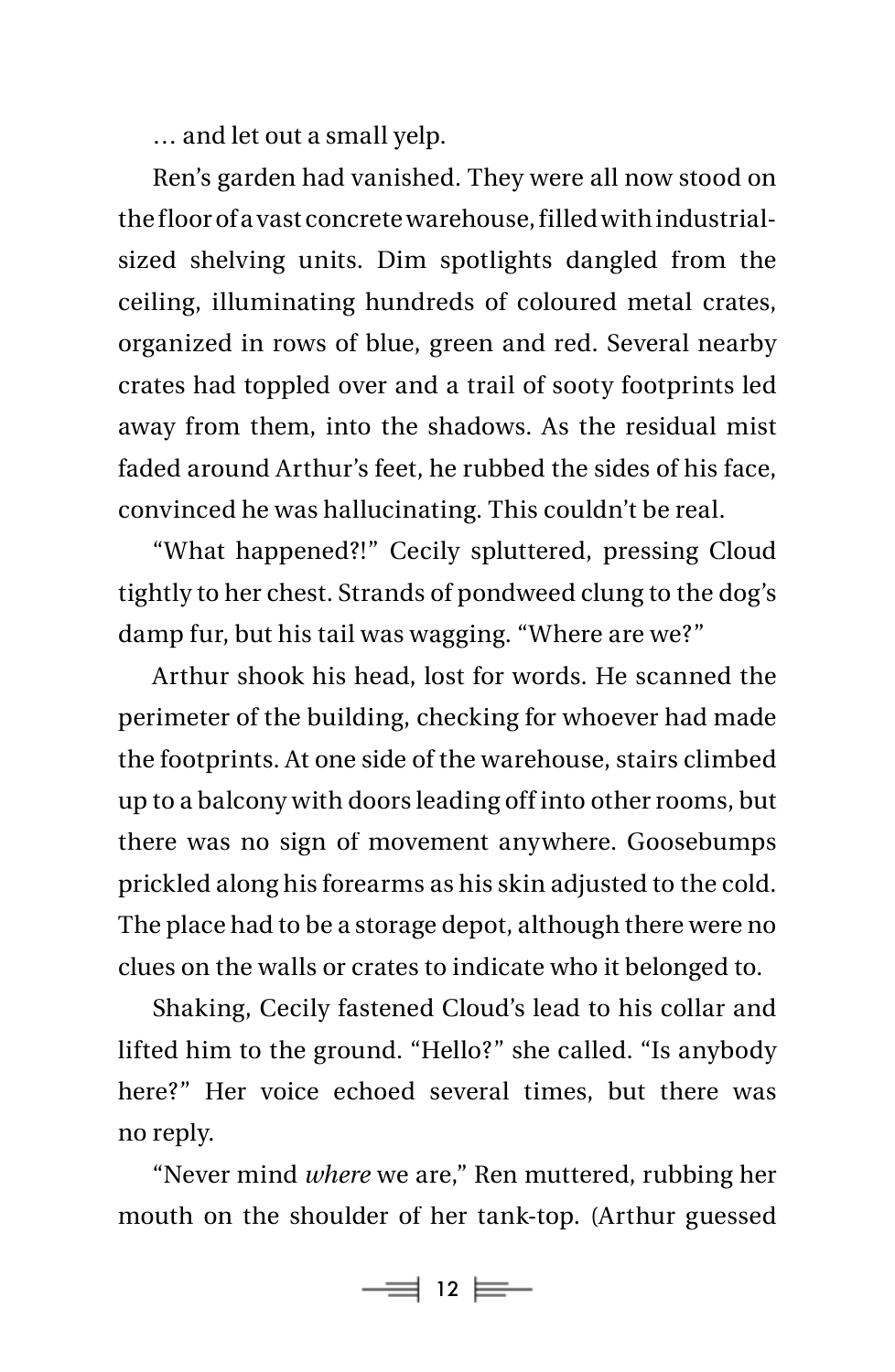she'd suffered her own post-hotdog-eating misfortune.) "I'm more concerned about *when* we are. I got brain freeze. Did either of you?"

Arthur went rigid. The dull headache you sometimes get after eating ice cream too quickly was also a side effect of time travel*.* "For a split second," he admitted. "But there's no way we've time-travelled."

"No," Cecily said. "I mean – yeah, I felt brain freeze, too – but we *can't* have time-travelled."

They all looked at each other uncertainly.

"Maybe we should check our phones," Arthur suggested. "When we time-travelled before, they stopped working." He slipped his Samsung out of his pocket and his blood went cold. The screen was blank.

Cecily frantically pressed the power button on her dead iPhone. "But this makes no sense! We haven't walked through a Wonderway."

It was an excellent point. The portal they'd timetravelled through last year, a Wonderway, was opened using a small obsidian prism called a time-key; and Arthur hadn't seen either device in Ren's garden. He replayed the details of everything that had just happened, searching for an explanation. "When Cloud fell into the pond, there was mist on the water," he remembered. "It might have been the same fog spinning around us. Maybe when we thought we saw him sinking under the water, what we *actually* saw was him disappearing through the same portal we have?"

 $\equiv$  13  $\equiv$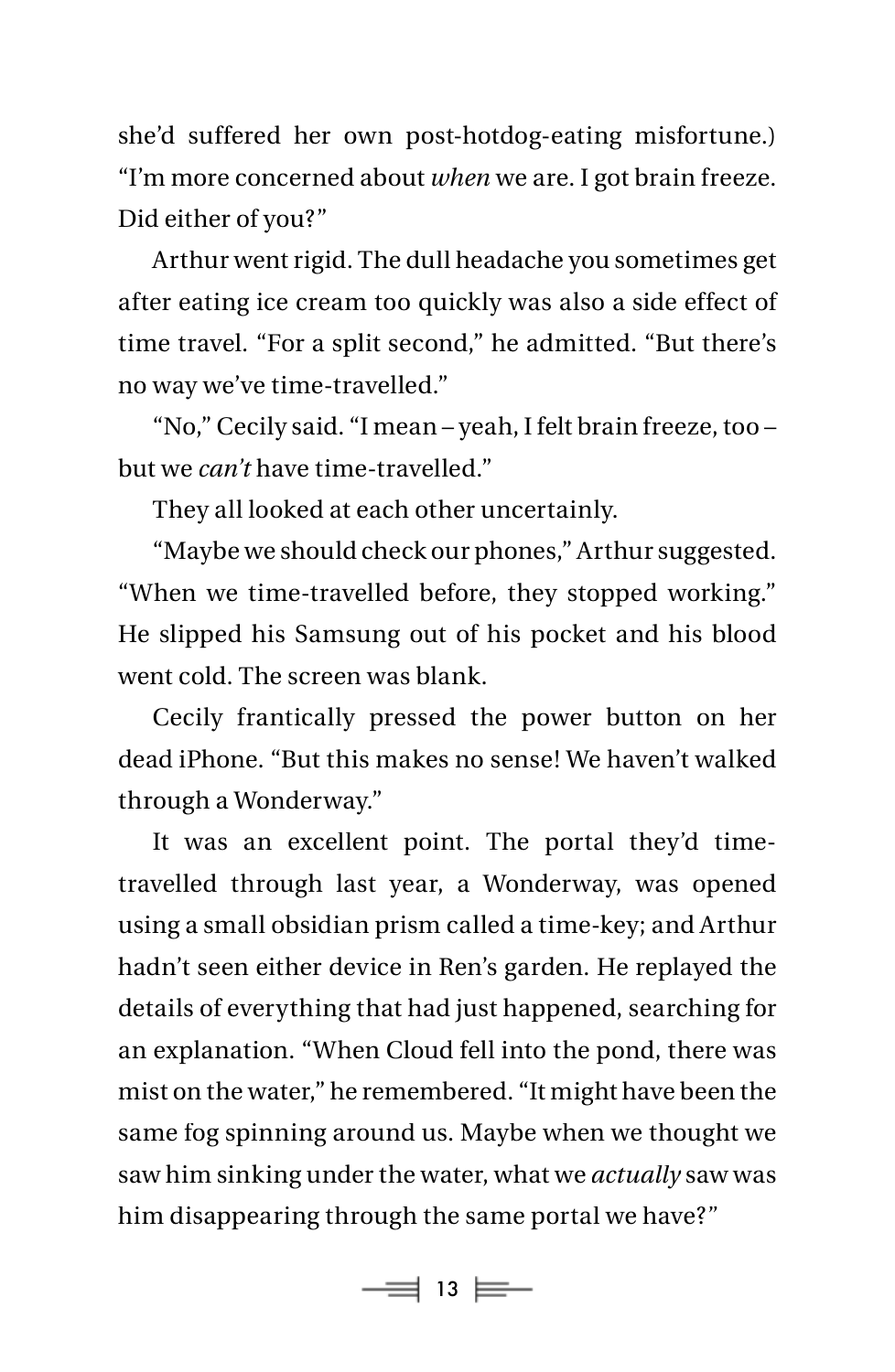"So, it wasn't a Wonderway," Ren said. "It was a portal made of … gas?"

"You can only get into the Wonderscape through a Wonderway," Cecily reasoned, starting to pace, "which means if we've travelled here through this … this *mistportal* … we must be somewhere else in the future."

Arthur cast a nervy glance around the warehouse, knowing they could be anywhere – a different planet, a different solar system, a different galaxy… His chest tightened as the true horror of their situation hit him.

They were lost. In space *and* time.

"Great, and now we're facing the prospect of being turned into slime again," Ren grumbled, jamming her phone back into her pocket.

With a jolt, Arthur realized what Ren meant. When they'd time-travelled before, they'd upset the balance of the universe, triggering a sort of astrophysical autocorrect mechanism. As a result, if they hadn't returned home soon enough, their bodies would have broken down into a gloopy substance called protoplasm. "Oh no…" He fumbled to set the stopwatch on his Casio. "We don't know when it will happen."

Cecily stopped pacing. "What do you mean we don't know? We had fifty-seven hours to get home last time."

"Yes, but some of our variables will have changed, so it'll be different now." Arthur wished he'd paid more attention to the formula Sir Isaac Newton had used to make the

 $\equiv$  14  $\equiv$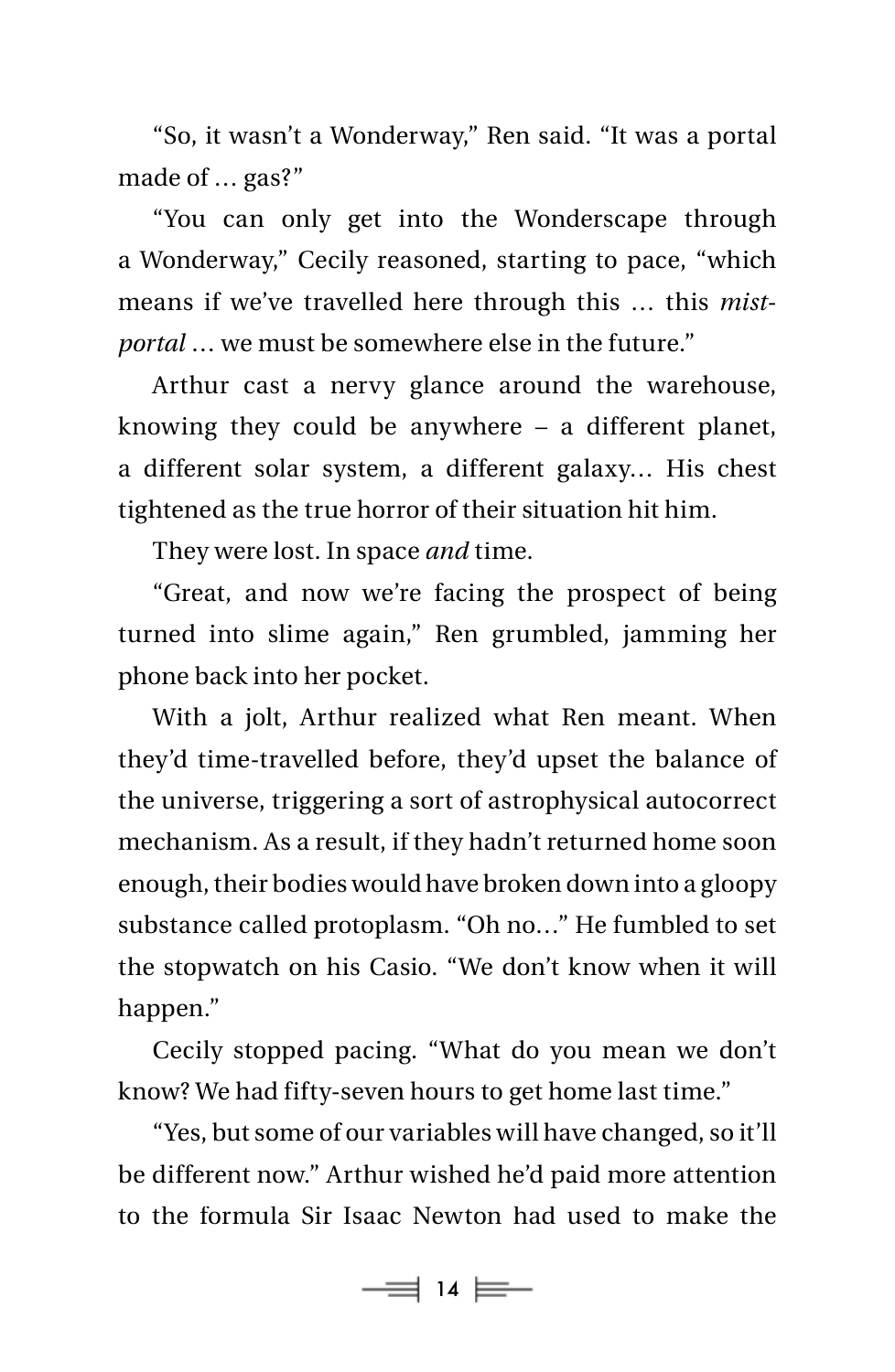calculation. The famous scientist had been one of many real-life heroes they'd met in the Wonderscape. "All we can measure is how much time has elapsed since we arrived – that's why I've set a stopwatch."

"So then … it could happen at any moment," Cecily realized. "One minute we'll be standing here, and the next we'll be *you-know-what*."

Arthur tried to think of something positive to say, but there was no silver lining to this nightmare. He didn't know where they were, how they'd got there or how long they had to get home. The truth was, there was only one thing he knew for certain:

… a countdown had begun.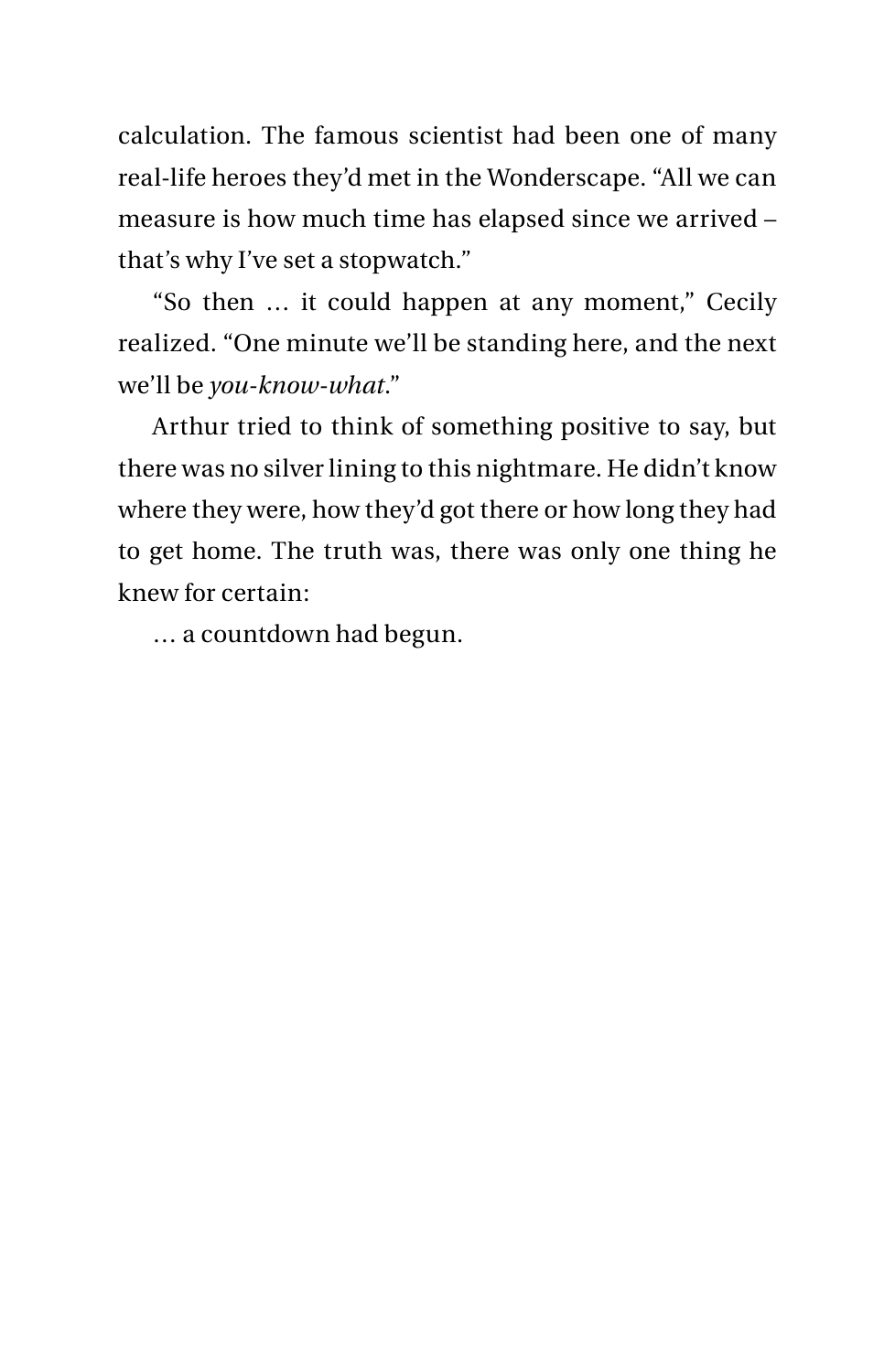**2**

Thorny memories surfaced in Arthur's mind – of killer robots, ghostly mazes, evil villains and earth-trembling avalanches – everything they'd escaped in the future last time. He wasn't sure he had the strength to survive them all again.

"We need to focus," he heard Cecily saying, but his head was all over the place.

If they didn't make it home in time, he'd never see his dad again. His mum had passed away when he was young, leaving the two of them alone. Arthur's heart wrenched as he pictured his dad in Ren's back garden, earlier. Dressed in a short-sleeved summer shirt and a pair of flamingo sunglasses, he'd been trying to make everyone laugh by cracking awful dad jokes.

"Arthur?" Cecily squeezed his shoulder.

"Sorry, it's just—"

"I know." There was a haunted look in her big green eyes that made him wonder if the same memories had returned

16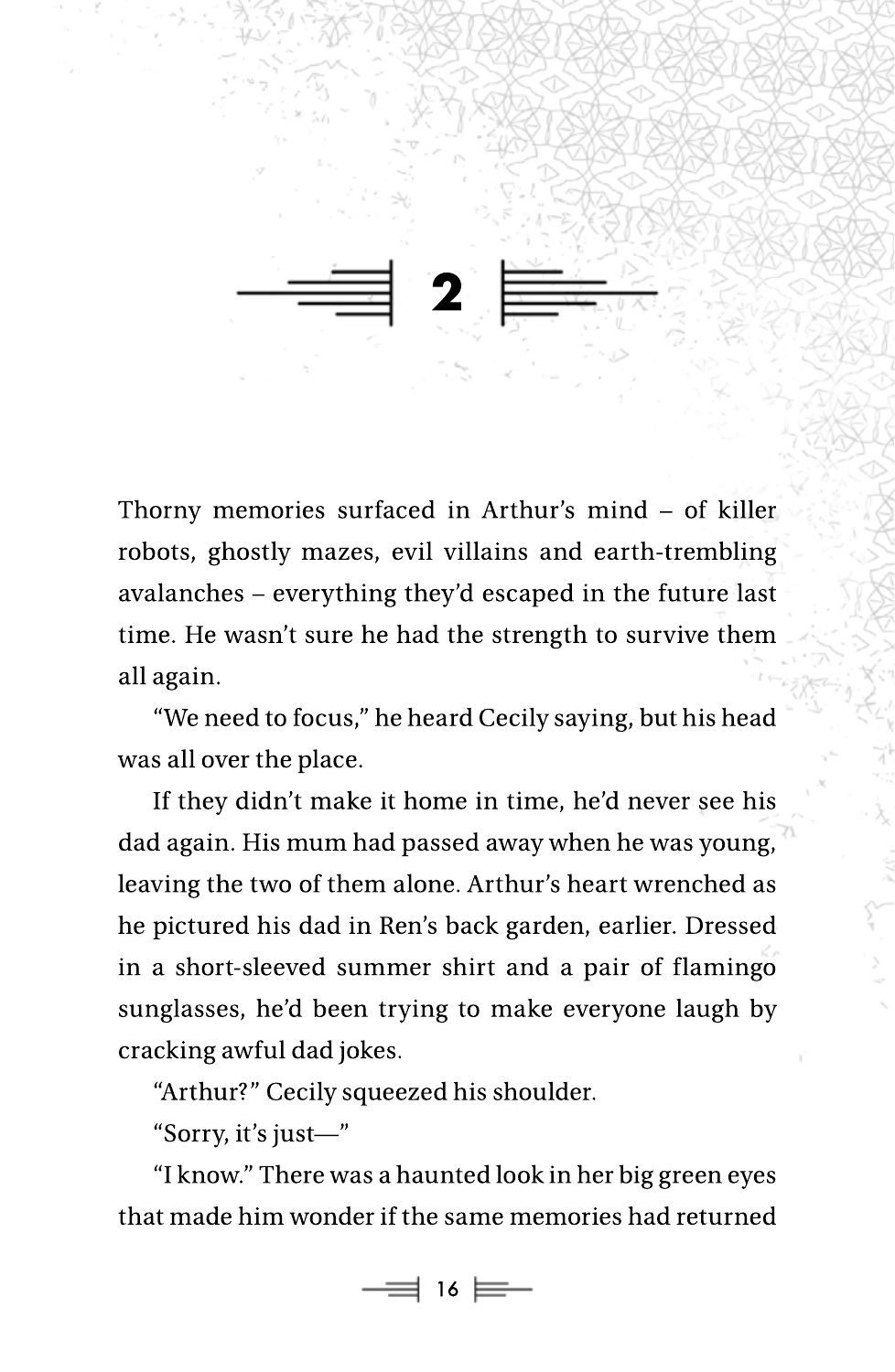to her. "But we don't have time to freak out, OK? If we want to get home, we need a plan."

"And quickly," Ren added with a scowl. "I argued with my mum before the barbecue and I don't want that to be the last time we ever speak. It can't be."

Arthur felt a swell of gratitude that at least he had his friends with him. He tried to organize his thoughts. They had no control over when they might turn into protoplasm, so they should probably concentrate on something they could change. "We need to learn more about the mistportal that brought us here," he said. "If we can find out how it was generated, we might be able to create a new one to return us to the twenty-first century."

Ren's ponytail swung as she crouched down. "Maybe these scorch marks are a clue?"

Arthur examined the concrete. A powdery black starburst covered the entire area where the three of them were standing. The footprints had probably been made by someone walking through it. He noticed a small, black object by his trainer and picked it up. It was the same shape as a hockey puck, but smooth and shiny, like glass.

"What's that?" Cecily asked.

Rubbing the object clean on his shorts, Arthur discovered it had a bevelled edge with tiny notches on it, like the dial on a kitchen timer. As he twisted it clockwise, he heard a satisfying clicking noise …

… and a hole *vaporized* in its centre.

 $\Rightarrow$  17  $\equiv$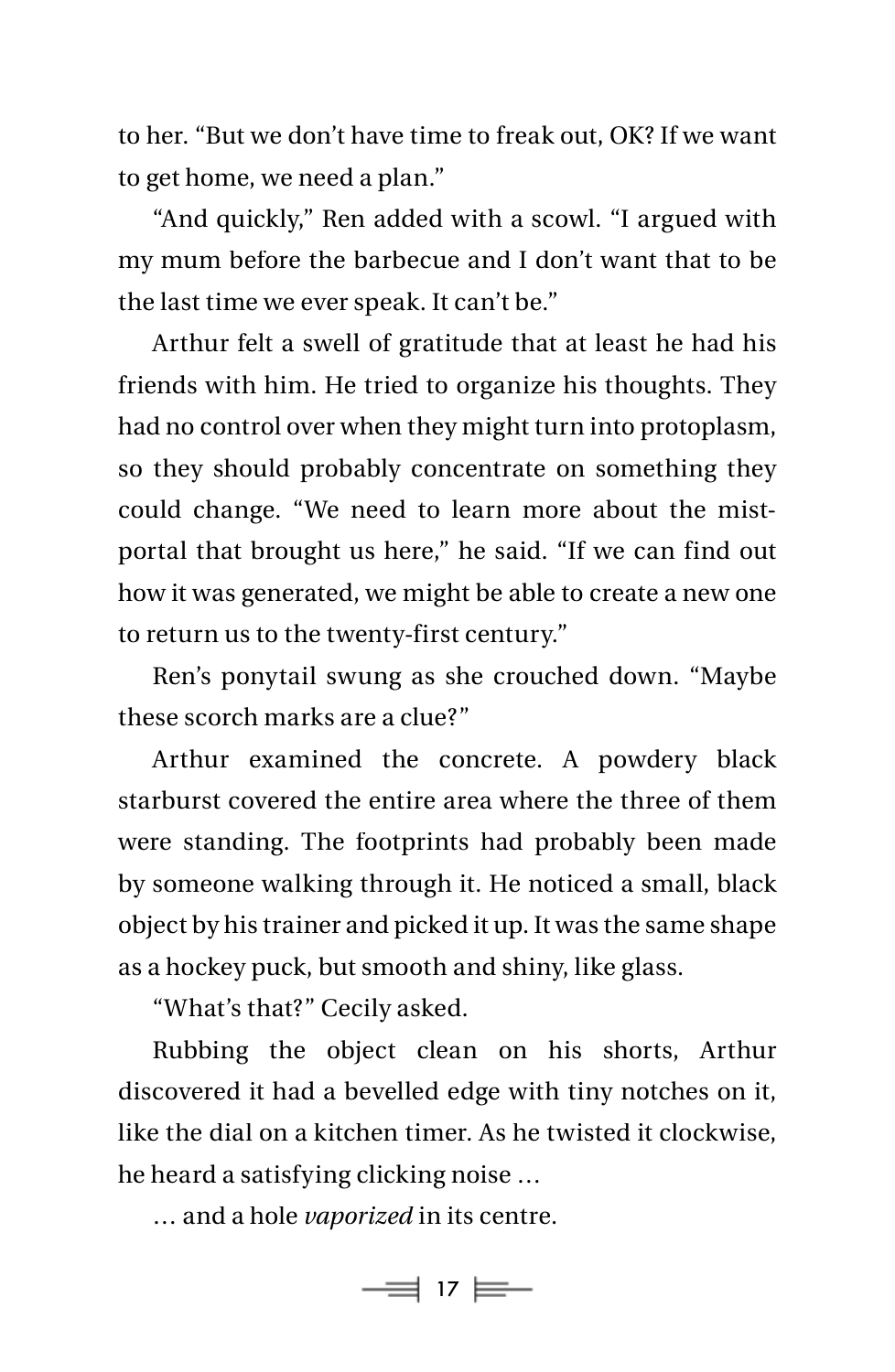"Whoa!" He staggered back, almost dropping it. Solid matter didn't behave that way, at least not by the rules of physics he knew.

"We're definitely in the future," Ren muttered bitterly. "Do you think that doughnut is connected to the mist-portal?"

"Possibly." Hoping to learn more, Arthur rotated the dial anti-clockwise. This time, the centre of the object *reappeared*. He briefly considered experimenting with it – twisting the dial in different directions to see if it produced any mist – but without knowing where it might whisk them off to, it was too dangerous.

"Look – a way out!" Cecily said, over Arthur's shoulder.

He turned to find a set of large metal doors in the wall behind. They stood at least three metres high and were secured by a complex system of bolts.

Ren ran over and shook one of the bars fixed across the doors. "They're locked. Whoever owns this place obviously doesn't want anyone getting in – these are the kind of doors you'd have on a bank vault."

Arthur eyed the gloomy warehouse warily. Now he thought about it, the concrete walls did give off an endof-the-world-bunker type vibe and the cold air probably indicated that no one spent much time in there. "But these footprints prove that someone else has been here recently," he said, studying them closer. They looked like they'd been made by someone wearing heavy boots

 $\equiv$  18  $\equiv$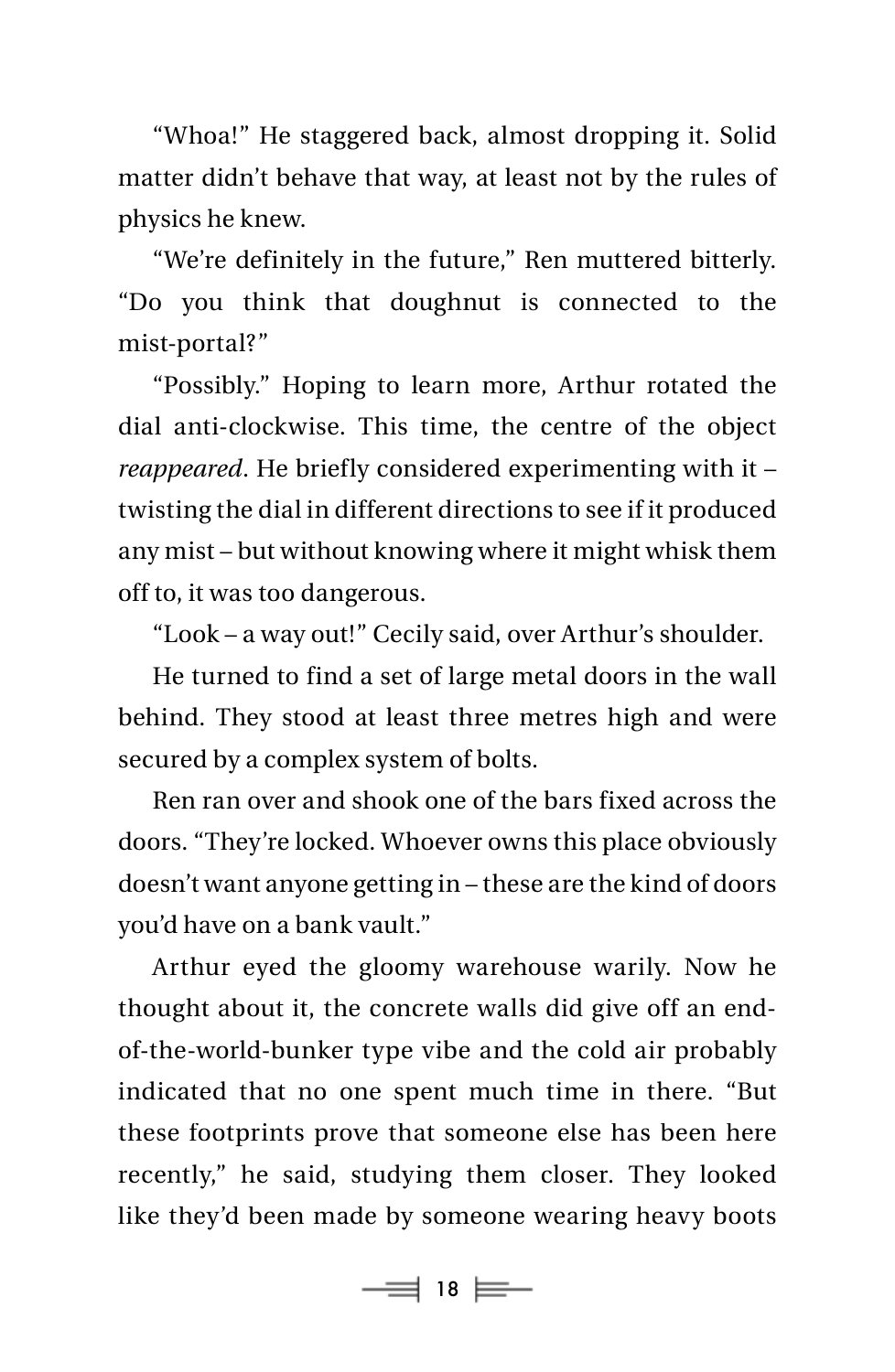like Ren's. He and Ren followed them a few paces until they abruptly stopped.

"I don't get it," she said, craning her neck to look above them. "Where do they go? It's like whoever made them disappeared into thin air."

Arthur considered the toppled crates and the scorch marks, trying to piece everything together. Had the owner of the footprints summoned them there? And if so, for what purpose? There were only a handful of people in the future that knew them…

"Hey, I've found something!" Cecily called, excitedly. "Look on the crate lids!"

Arthur stretched up on tiptoes to examine the top of the nearest red crate and spied a tiny gold arrow inlaid on the lid. As he reached for it, he heard a soft *hiss* and a cloud of glittering grey particles burst out. They promptly massed together and transformed into a paper-thin glass screen with images projected onto the surface.

He blinked. *Nanotechnology*. They'd come across it before in the Wonderscape. He swiped his finger across the screen, scrolling through a photographic inventory of items stored in the crate. The text was written in a language he didn't understand. And yet…

And yet as he skimmed the pages, the letters and words *became* English. His mind boggled trying to understand how it all worked. It seemed more like magic than technology.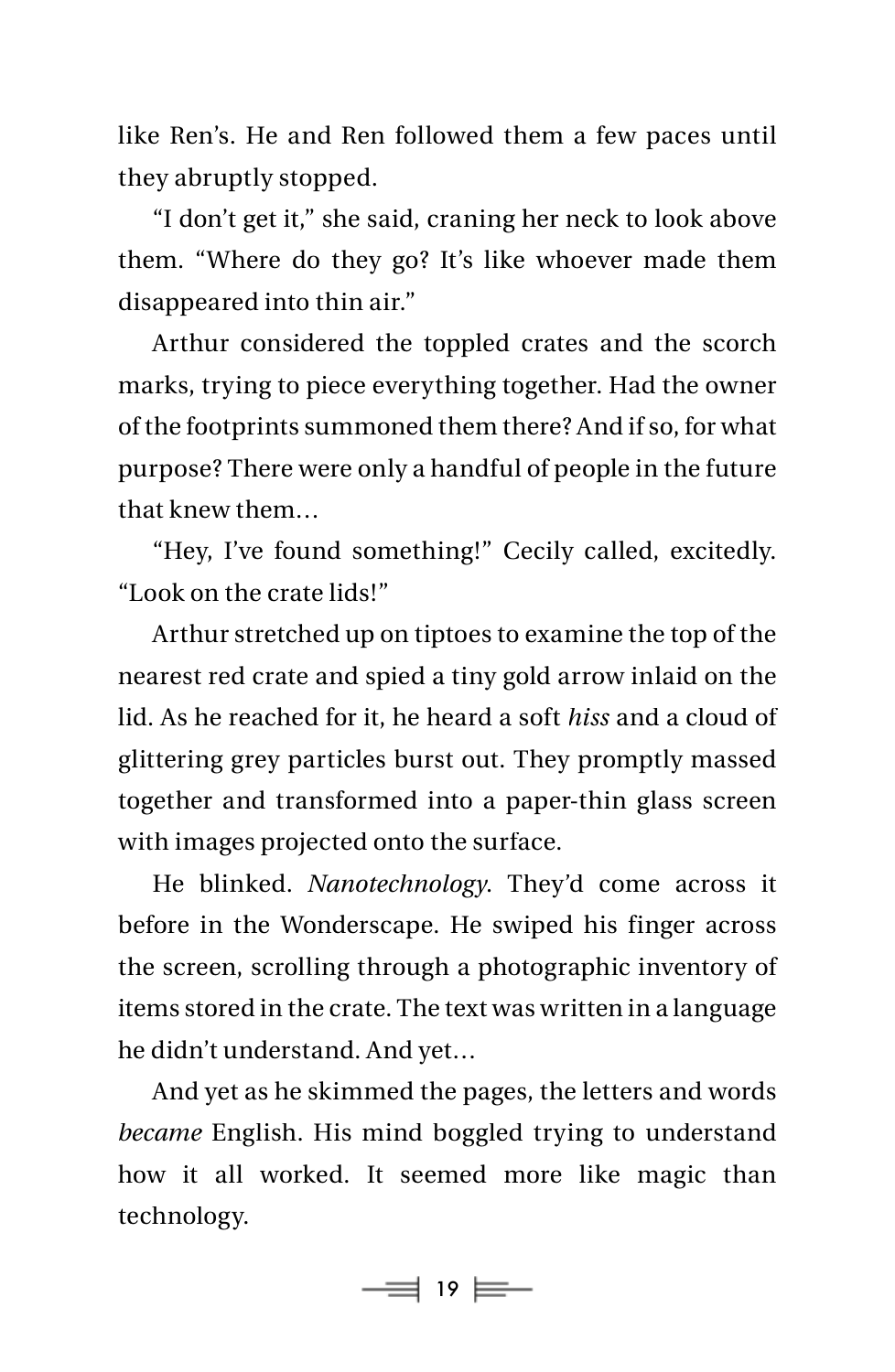He shuddered as his gaze moved through the list: *Shrieking Shuriken Rock Blaster Rex-Claw Gamma Grenade.*

The shrieking shurikens were razor-sharp throwing stars; the rock blasters looked like scope-mounted grey stalactites; the rex-claws were daggers with dinosaur-claw handles; and the photo of the gamma grenade showed a small glass bauble filled with writhing blue flames. He quickly checked the inventory of the next crate along, and swallowed. "Bad news. I think the red crates all contain *weapons*," he told the others.

Ren poked her head around the corner of a shelf. "The green ones are full of different gadgets – strange goggles, armoured jackets, expanding shields – there's even a pair of boots with hover-engines in the soles." She flipped around the glass screen. "And then there's these *evaders*, but I don't understand what they do."

Arthur squinted at the image on screen. The evaders looked like large silver pebbles, as reflective as mirrors. *Weapons, armour, shields* – he could only think of one type of organization that used those. "Perhaps this is some sort of military building? The mist-portal could be top-secret military technology."

"I'm not so sure," Cecily said, over by some blue crates. "There are bars of precious metals in these, as well as jewels

 $\Rightarrow$  20  $\equiv$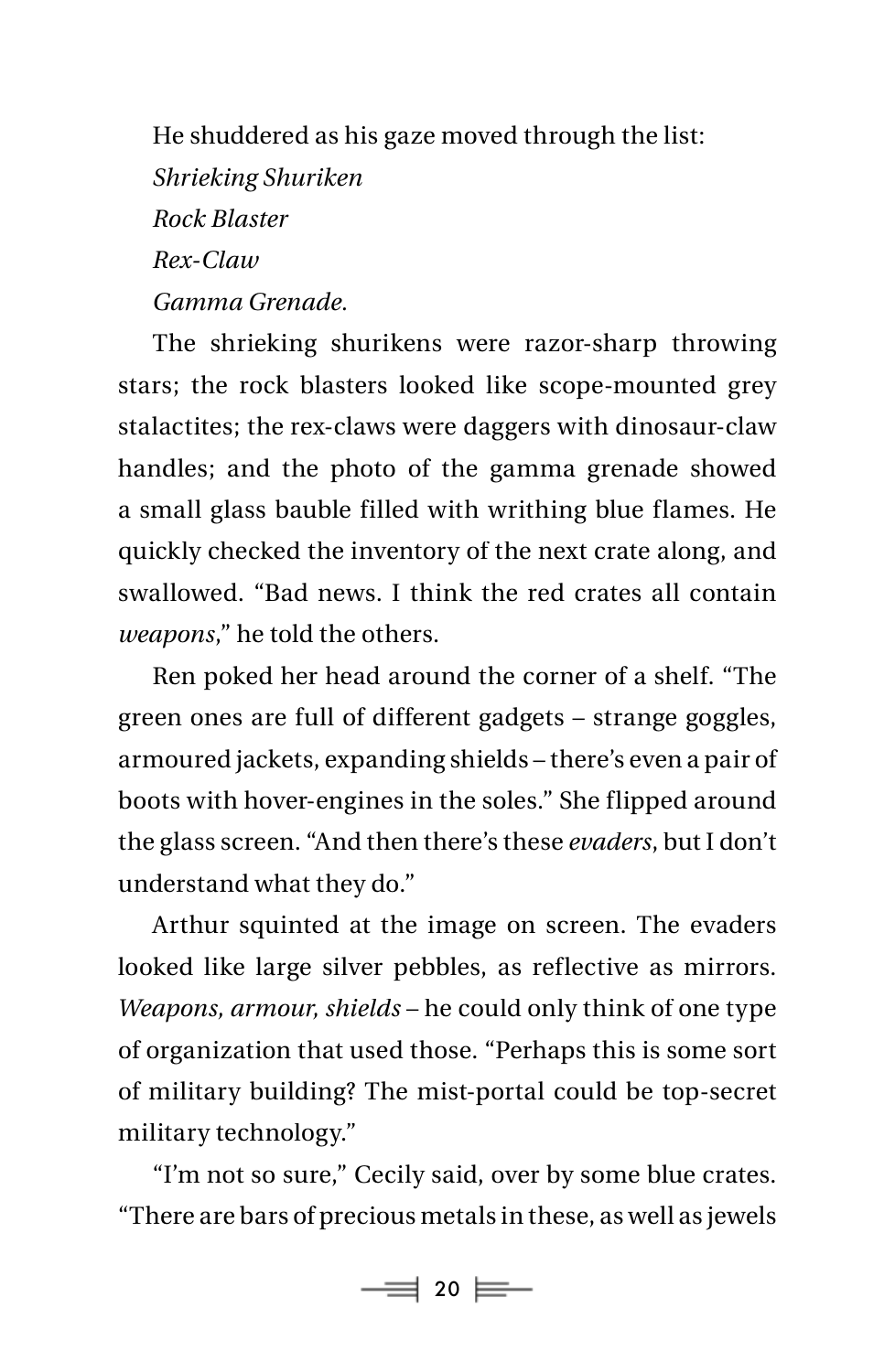and minerals. Why would soldiers need those? Oh, and this is interesting." She patted one of the toppled crates nearest to where they'd been standing when they'd first arrived. "This one has a hole burned in it."

Curious, Arthur and Ren went over to investigate.

"I can't see anything inside," Cecily told them, peering through the fist-sized opening, "and the nano-screen isn't working." She demonstrated by swiping her hand over the arrow on the lid, but nothing happened.

Arthur ran a finger around the melted edge of the hole and it came back streaked with charcoal. Testing a suspicion, he held the hockey-puck-doughnut up against it.

They were a perfect match.

"It must have contained *this*," he realized, with a buzz of excitement. "If we can get the nano-screen working, we might be able to figure out what it is and how to use it."

Right at that moment, Cloud made a strange whirring noise and went rigid. He looked like one of those stuffedtoy puppies that do back-flips in toy shops.

"No, not now!" Cecily pleaded, tugging on his lead. "He's been freezing like this for the last few weeks. I don't understand what's causing it."

Cloud's right ear snapped up and a beam of light shot out of it, coalescing into a 3-D hologram. The hologram showed a burly, scruffy-haired man in a white lab coat. He was sat hunched over a desk strewn with multiple whirring, bubbling and hovering pieces of apparatus. As he leaned

 $\Rightarrow$  21  $\equiv$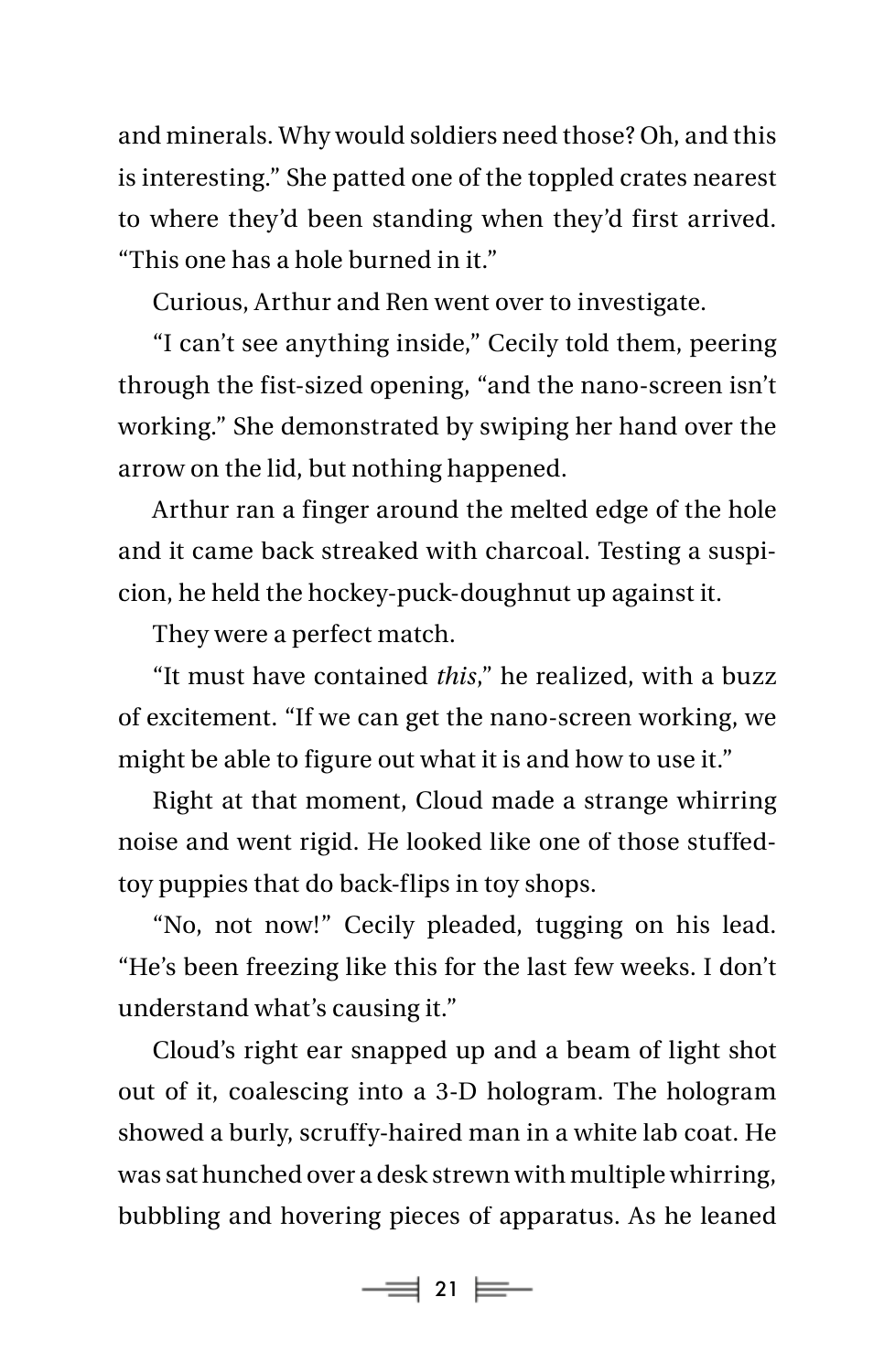forwards, a pendant fell from a chain around his neck; it matched the red colour of Cloud's collar exactly. "Arthur?" the man cried, almost falling off his stool. "Cecily! Ren!"

Arthur jerked his head back. *"Milo Hertz?"* The inventor had a lot more wrinkles than when Arthur had last seen him, but Milo's kind grey eyes and gorilla-like size were instantly recognizable. Arthur felt some of the tension of the last few minutes dissipate. Wherever they were, and whatever had happened to them, Milo would help sort it out. The man had designed Cloud and the Wonderscape. He was a genius.

"What in Newton's name are you doing *here*?" Milo hissed, checking over his shoulder in case anyone was listening. "You should all be in the twenty-first century!"

Cecily started. "Don't you know? Isn't that why you're speaking to us?"

Milo frowned and lifted his pendant closer. Arthur saw tiny specks of light whizzing under its surface. "Cloud is linked to this device I'm wearing. I programmed him to open a direct transmission to me if he ever moved through time again. *That's* why I'm speaking to you – Cloud contacted me."

Arthur glanced at Cloud, still frozen in position. "Then, you *don't* know why we're here?" His insides tightened as all his anxiety rushed back.

"You need to tell me *exactly* what's happened," Milo said, grabbing a pencil and notepad off the desk beside him.

 $\equiv$  22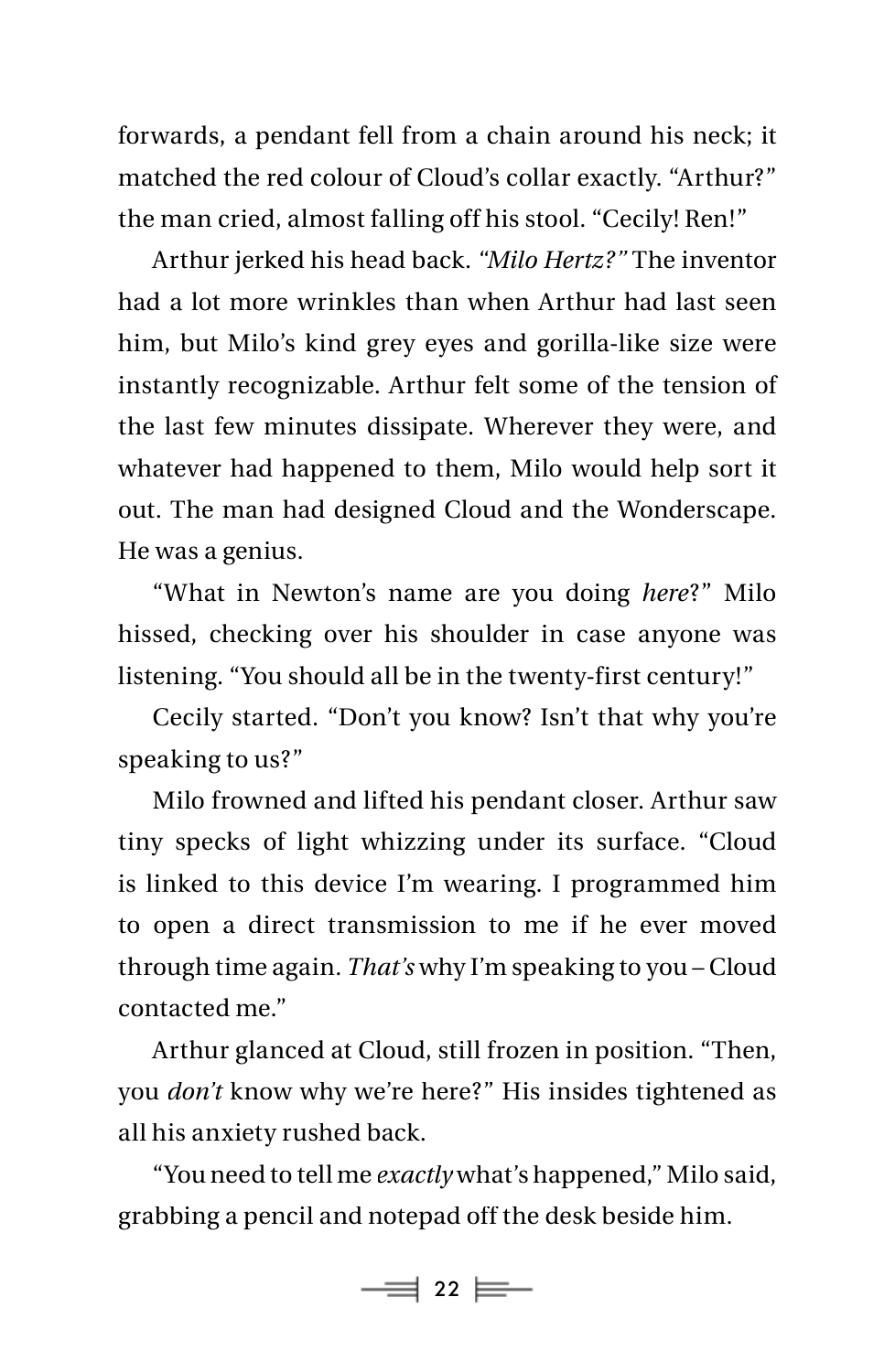As Cecily sped through the events of the last half hour, Milo jotted down various details. "If you really are in a highsecurity military building, it might make it more difficult to get a fix on your location," he warned, tapping several commands on a holographic keyboard next to him, "but I'll try my best. In the meantime, show me this mysterious device you've found."

Arthur reached into his pocket and pulled out the hockeypuck-doughnut he'd collected off the floor. Milo snatched a pair of black sunglasses off his desk and pulled them on. "Let me take a peek inside," he murmured, adjusting a dial on one side of the frames. The lenses went from being matt black to transparent green with blinking red dots. Arthur could only imagine what they allowed him to see.

After only a few seconds of scrutiny, Milo's jaw went slack.

"What is it?" Ren asked.

"I don't understand…" Milo's voice faltered. "What you're holding is a *time-key*."

*"What?"* A thousand questions spun through Arthur's mind, making him feel dizzy. He steadied himself against the nearest crate, resting the device on top. "But it doesn't look anything like a time-key! And anyway, we thought they'd all been destroyed."

"They *were* destroyed," Milo told them worryingly. "And not just the devices themselves, but all the designs, notes and recordings I created when I invented them. As you

 $\equiv$  23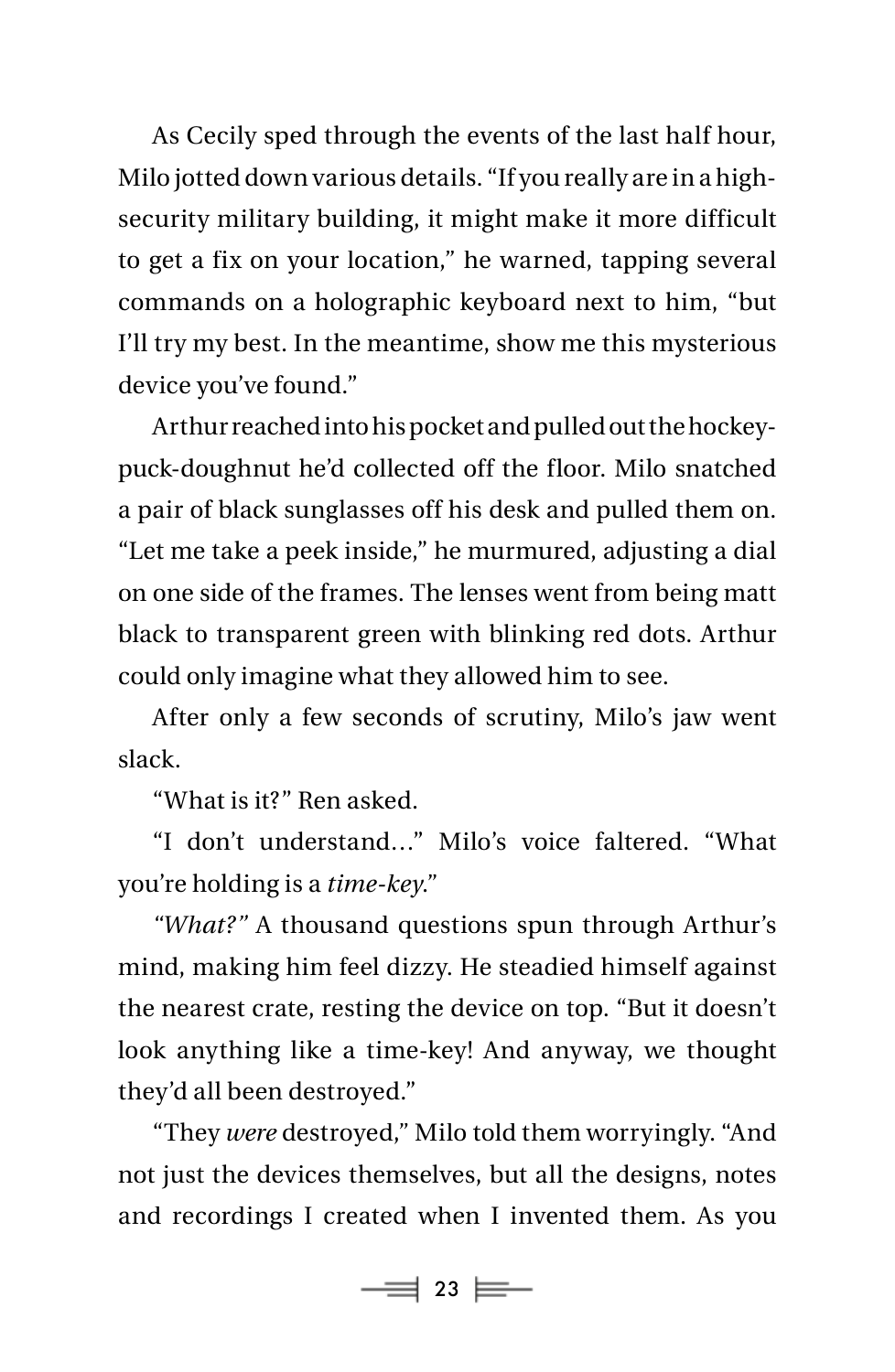three know better than most, time travel is too dangerous a power for anyone to possess. That's why I went to great lengths to erase every possible trace of the time-keys' existence." He pushed up his sunglasses with a shaky hand. "The device you've found is an exact copy of a time-key, with a few added updates. That's why it looks and works differently to the time-keys you've used before."

*That explains the mist-portal,* Arthur thought.

Cecily rubbed her temples. "So, it's like a time-key 2.0?"

"Exactly," Milo said, his brow fraught with worry. "The question is: who engineered it? It's inconceivable to think that someone could have built this *without* using my old designs, because they include an incredibly unique timecompressing coil, which I developed in secret. The problem is I can't fathom how anyone would've got hold of them. Nobody else knows about the time-keys or about you three being time-travellers."

"Maybe your brother had something to do with it?" Ren grumbled, folding her arms. "He could have boasted to one of his prison mates about the time-keys."

Arthur remembered Milo's stone-hearted brother, Tiburon, with a shiver. Not only had he repeatedly tried to kill them, he'd also stolen one of Milo's time-keys in order to travel back through history and make digital copies of the consciousnesses of famous heroes. Later, he'd rebuilt them as mimics and cruelly enslaved them to play roles in the Wonderscape.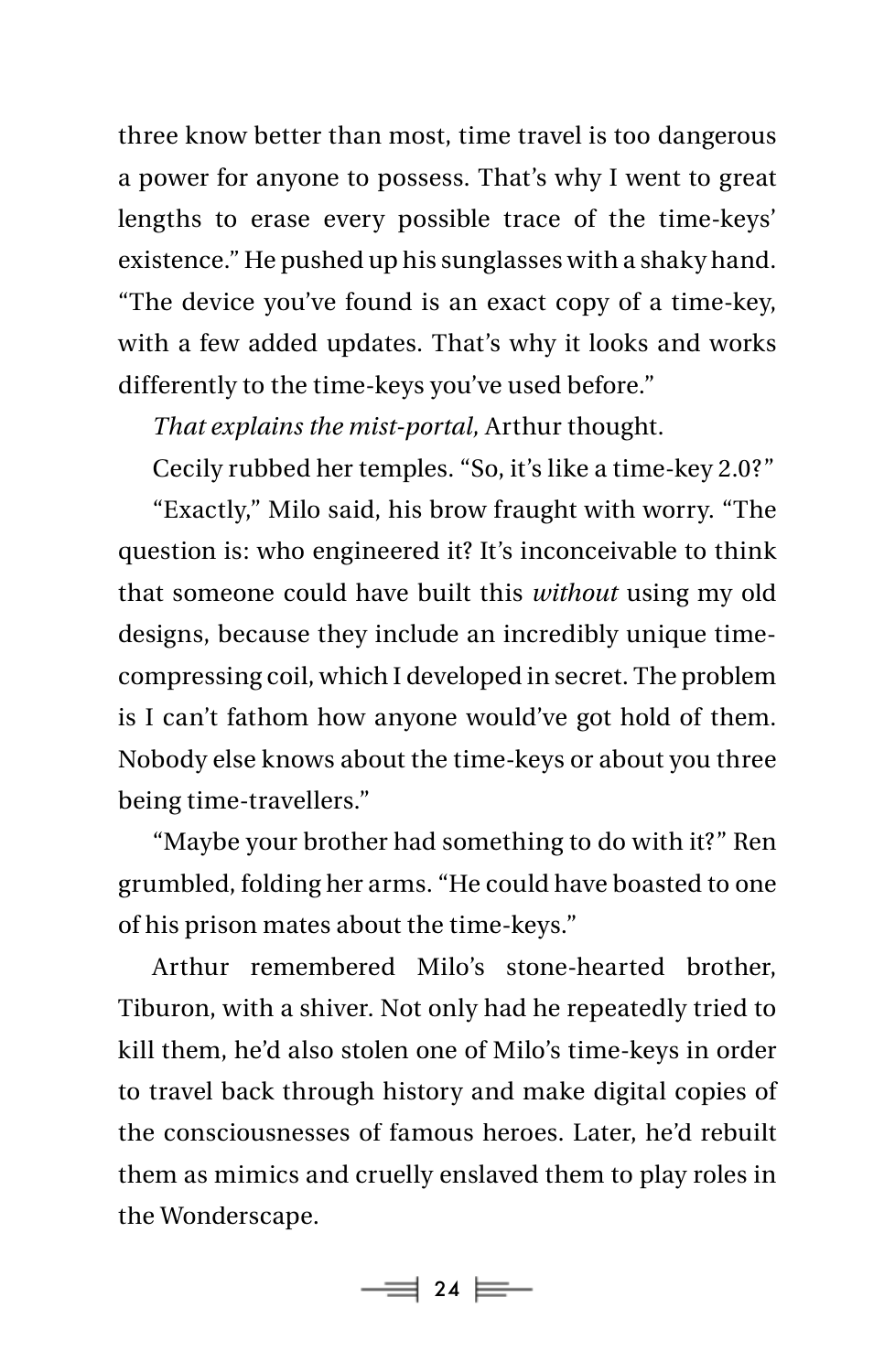"I don't think so," Milo said. "It isn't in Tiburon's interest to say anything. He's still serving a prison sentence for kidnapping me and if he ever divulged the truth of his *real* crimes, his jail term would be extended. No, this has to be my doing. I must have slipped up somehow when I was destroying the time-key designs…" He took a regretful sigh. "I'm so sorry you've been caught up in all this again. Just sit tight. Once I pinpoint your location, I'll come to you and configure this new time-key to send you back to the twenty-first century."

Arthur gave the others a forced smile. Sure, they might have found a way to get home, but it was difficult to feel relaxed when anyone in the Known Universe could soon have the power to reshape the path of history. "Are you going to look for this new time-key engineer?" he asked anxiously. "You don't know how many devices they've built or who they could have given them to."

"That's what troubles me," Milo admitted. "I need to find out how they know about my design. Whatever's happened, it's my responsibility to set things right. Inventing the timekey was my mistake."

Cecily started pacing again. "Maybe the engineer is someone who works for you in the Wonderscape? You could interview all your staff—"

"The Wonderscape is closed," Milo interrupted. "It's 2493 now, twenty years since you were last here."

*2493!* It was no surprise Milo had more wrinkles.

 $\equiv$  25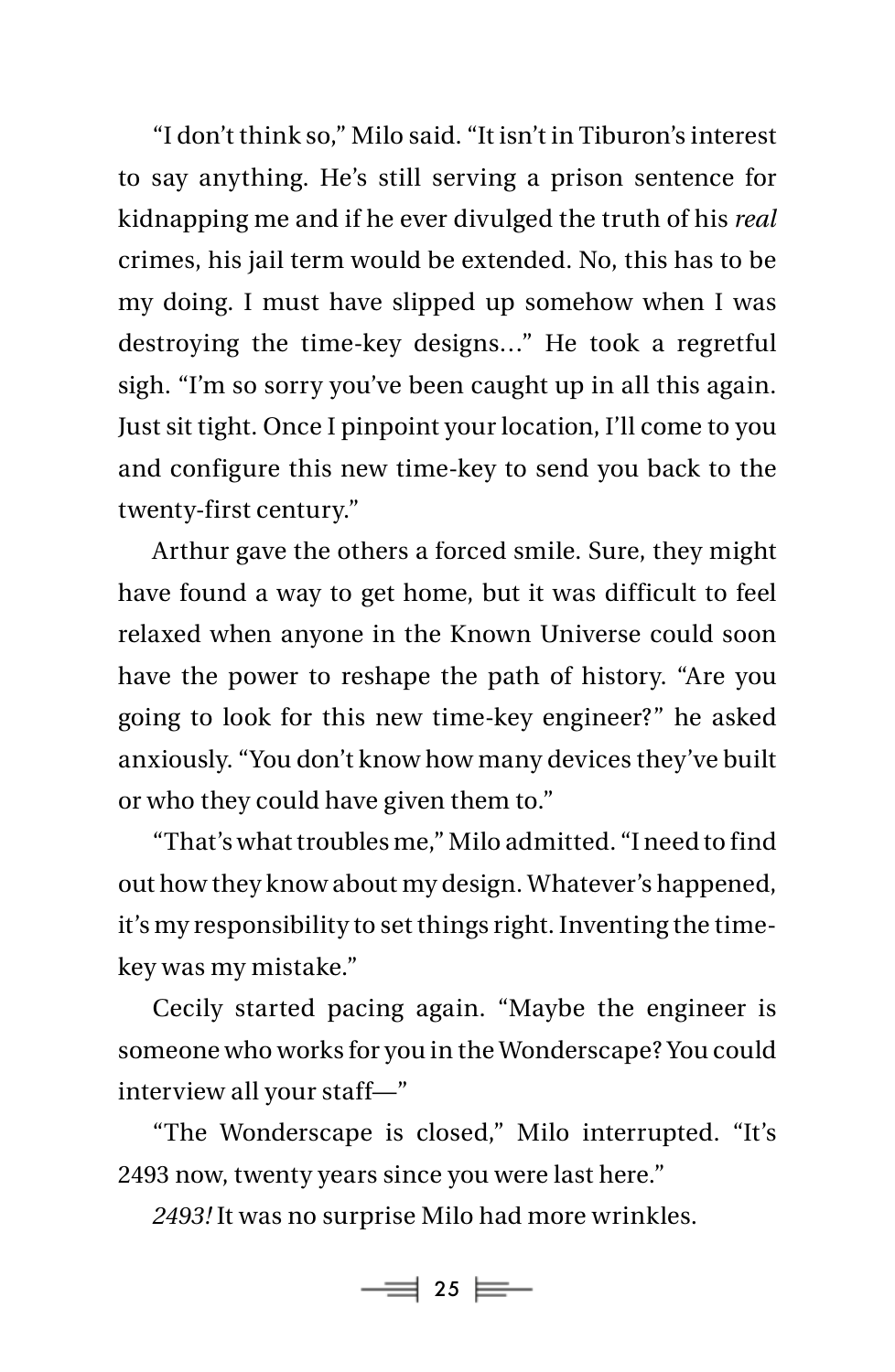"What's making that noise?" Ren asked, as a creak reverberated around the warehouse.

Cecily spun around. "I think it came from the doors…"

The creak sounded again, followed by a long groan, like a heavy object being dragged across concrete.

"Stand aside so I can take a look," Milo suggested, pulling down his sunglasses.

He immediately tensed. "No, it can't be." He tapped his pendant and his hologram began to dissolve. "It's *raiders*," he told them, his voice thick with fear. "They'll kill you if they see you. Hide!"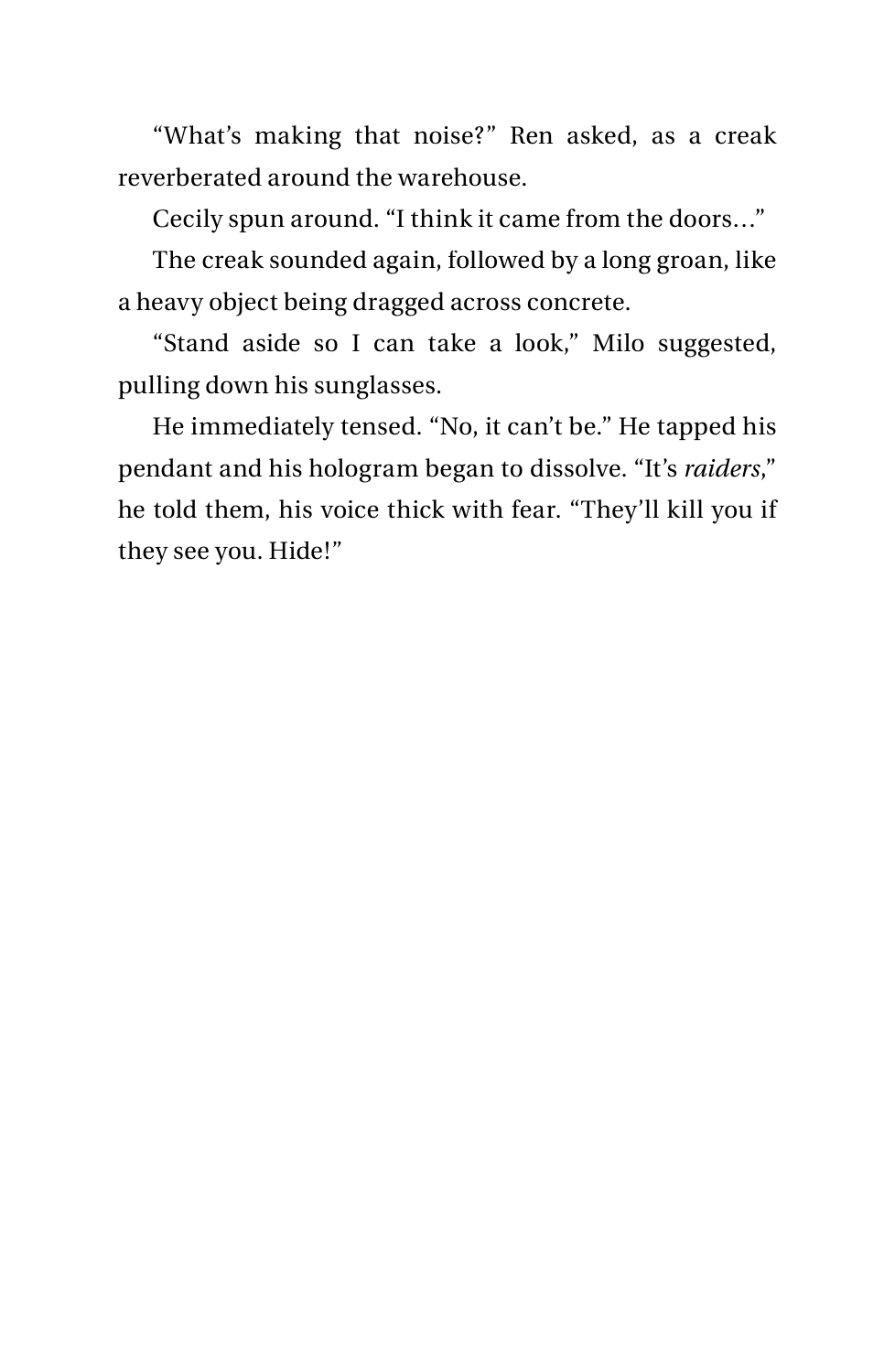**3**

A column of light raced across the floor as the warehouse doors started to open. Multiple figures stood silhouetted in the widening gap.

"This way!" Ren hissed, tugging on Arthur's T-shirt. She pulled him behind a row of red crates where Cecily was already crouched, holding a wriggling Cloud.

Arthur's heart raced as he shuffled into position between two containers and peeked through a slit in the middle. Outside the warehouse, torchlight flickered over a rough, sandy wall where a golden sun-shaped statue stood in an alcove. It seemed odd that blazing torches were being used outside when the building interior had electrical lighting.

"Arthur, your toes!" Cecily whispered, nudging Arthur's leg. With a jolt, he realized his foot was exposed and slid it into the shadows just in time.

There was a shuddering *boom* as the warehouse doors ground to a halt; then heavy footsteps reverberated around the walls. Arthur watched three figures dressed in grubby

 $\equiv$  27  $\equiv$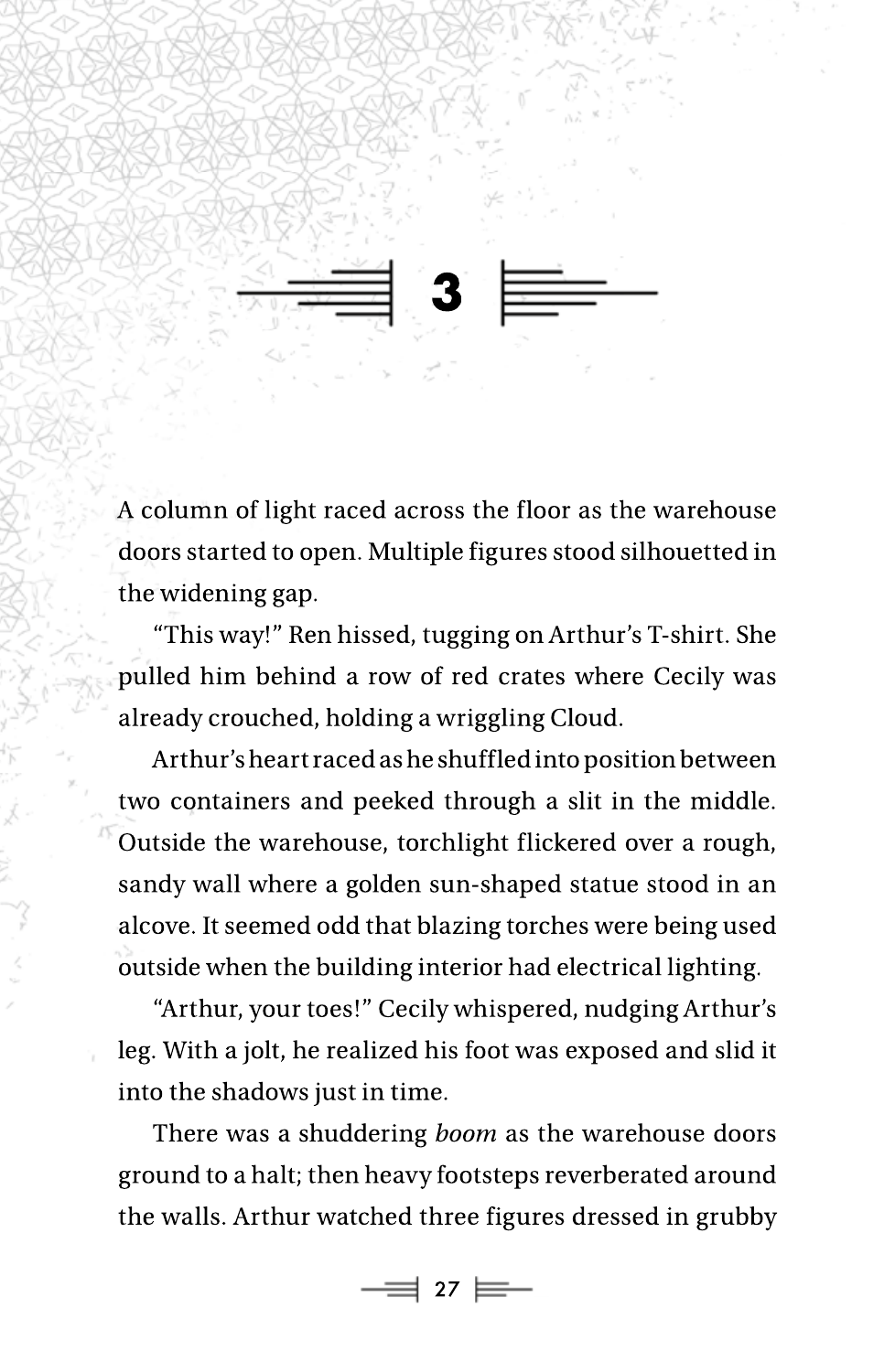brown trench coats and tall leather boots trudge into the clearing. As their faces passed under a spotlight, he saw they could have only been a couple of years older than him. At the head of the group strode a stout boy with cold, dark eyes and a shaved head. He was followed by a red-haired girl carrying a clunky backpack, and a tall youth with a small barrel-shaped contraption attached to his right shoulder.

*Raiders*, Milo had called them. Arthur distrusted them instantly, and it wasn't just because of their shady name. As their coats flapped open, he saw they were wearing harnesses equipped with rock blasters, shrieking shurikens and gamma grenades.

"How'd that job go last night, Vorru?" the red-haired girl asked, grinning. She had an unusual, lilting accent that Arthur couldn't place. "I heard you faced a bit of *resistance*."

The tall youth tapped the contraption on his shoulder, which Arthur was beginning to suspect was another weapon. "Nothing I couldn't handle. And it was worth it. Twelve rex-claws and two vats of firebrew – they'll fetch Deadlock a decent price on the Dark Market." As the boy scratched his neck, Arthur spotted a tattoo poking above the edge of his collar. It looked a bit like a skull and crossbones, except the bones were actually a pair of rusty spanners. He noticed the same motif on the girl's wrist and wondered if it was a gang symbol, the mark of a raider.

"With any luck, Deadlock will give you another mod,"

 $\equiv$  28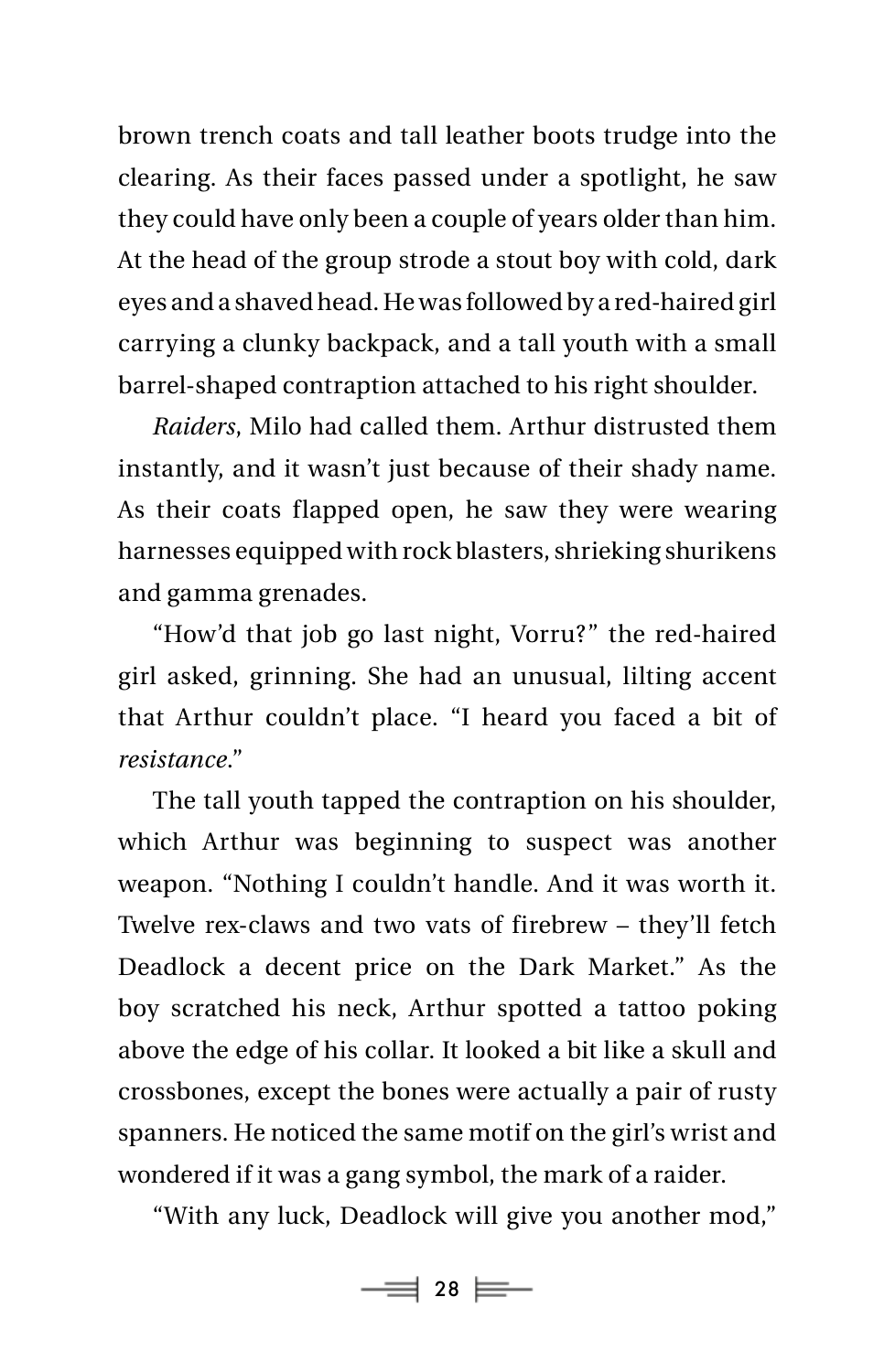the girl said, slapping Vorru's empty shoulder. "Perhaps a second shoulder-cannon, or even a new leg?"

Vorru's face paled. "But … I like my leg. I don't want a new one!" He turned to the dark-eyed boy, walking ahead. "Rultan, did you hear that? Tide thinks Deadlock's going to take my leg!"

Tide burst into laughter, making Vorru flush. As they both drew closer to where Arthur and the others were hiding, Arthur realized what Tide had meant by "mod". The base of Vorru's shoulder-cannon was joined to a lumpy mound of flesh that poked through a hole in his coat – the weapon was *fused* to his body. The mods had to be some form of cybernetic modifications.

And it wasn't just Vorru who had one. As Tide turned her shoulder, Arthur saw her rucksack was, in fact, a smokestained jetpack bonded to her spine.

"Don't be a baby, Vorru," Rultan growled, scuffing the toe of his boot through the sooty footprints on the floor. He narrowed his gaze on the damaged blue crate that had once contained the time-key. "And be careful what you touch, both of you. It looks like something volatile was being stored here, and one of the others set it off and did a runner. We must have only just missed them."

Tide's eyes sparkled as she saw the hole. "Oh, Deadlock is *not* going to like this. I bet it was that annoying brat in the other crew – the one with the skull-launcher mod. She's always knocking stuff over."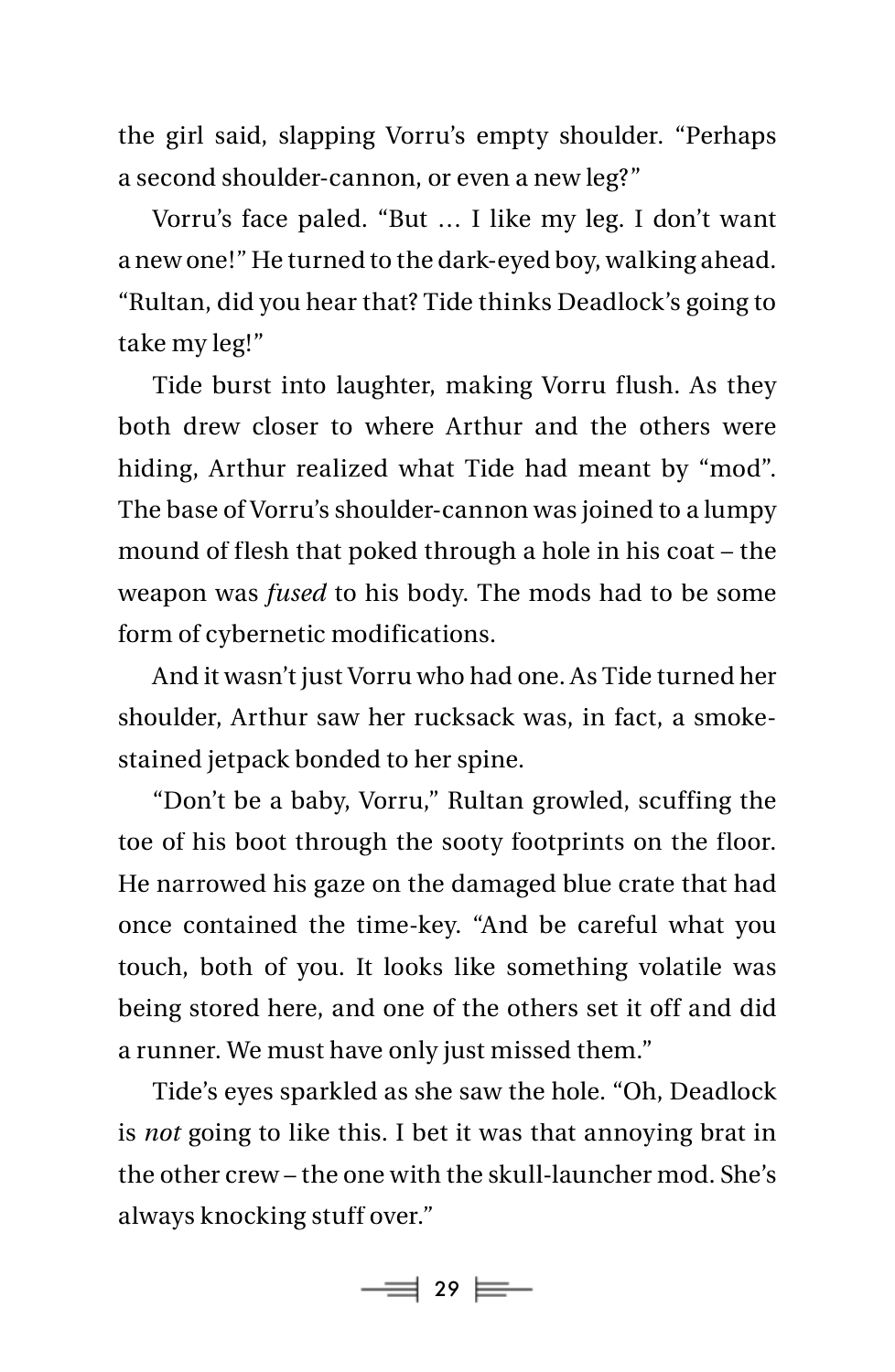Ren nudged Arthur's knee and murmured, "So we're here by accident?"

Arthur shrugged, although he understood what she was getting at: if the time-key had been triggered by a clumsy raider, then maybe it was just bad luck that the three of them had been sucked through the mist-portal. Still, there had to be a reason why the portal had opened at their specific time and location – that couldn't be a coincidence. It left Arthur with the unsettling feeling that someone, somewhere, knew all about them and had programmed the time-key to seek them out.

Rultan peered through the hole in the damaged crate. "You two had better search the area. Whatever was inside here is missing."

"What are we looking for?" Tide asked.

Arthur held his breath as her gaze passed over where they were hiding. Milo had said the raiders would kill them if they saw them…

"Not sure yet." Rultan swiped his hand above the arrow on the crate lid. When no nano-screen materialized, he rolled back his sleeve to reveal something *embedded* in his forearm.

Arthur tried not to retch. What looked like an oversized penknife was sardined into the cavity between Rultan's radius and ulna. With practised ease, Rultan slid free a cylindrical silver attachment and pointed it at the arrow. A puff of glittering dust escaped, and a glass

 $\Rightarrow$  30  $\equiv$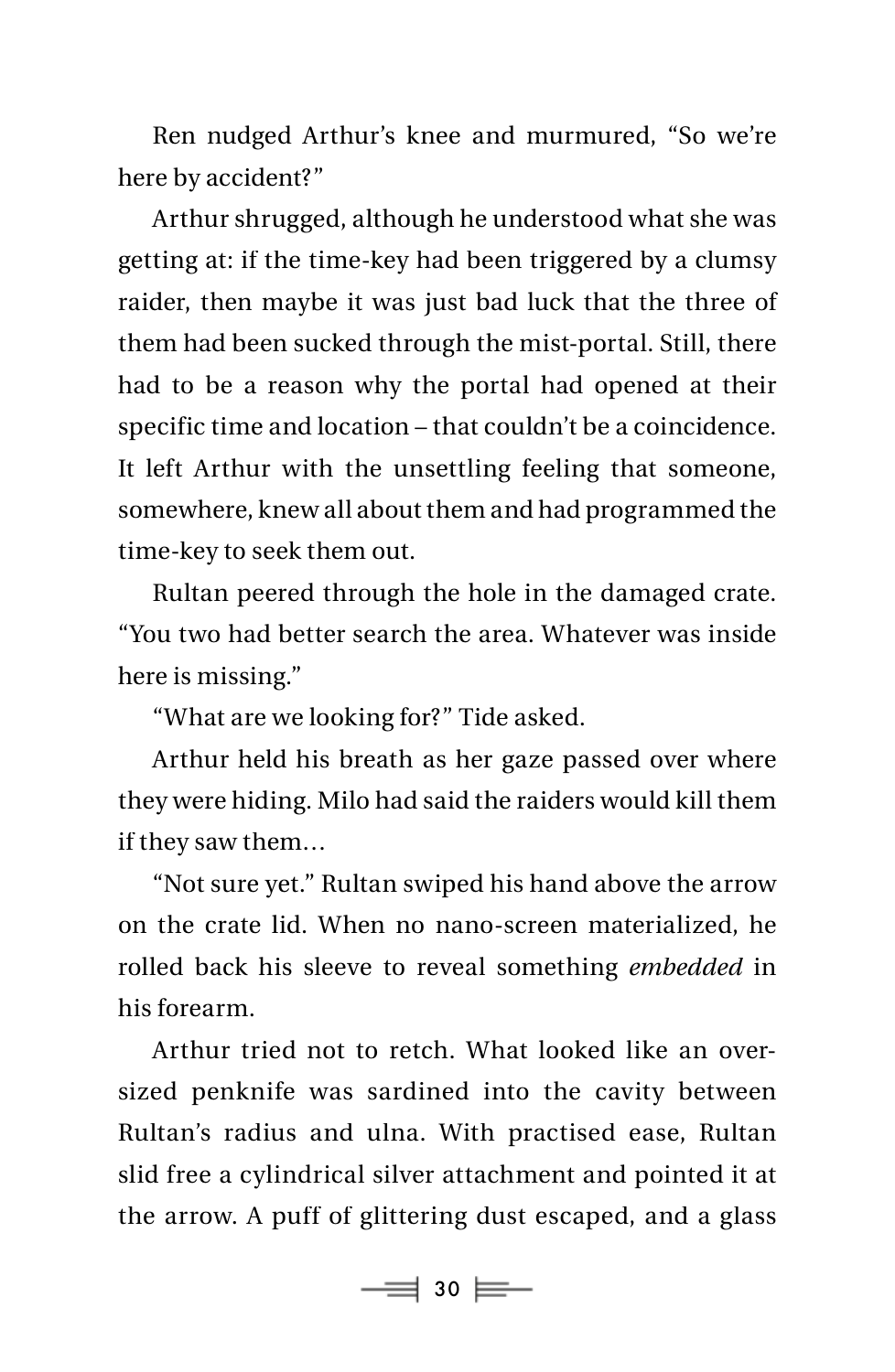screen solidified in mid-air. Rultan read the inventory with interest.

"Well, well." He whistled through his front teeth. "This must be something Deadlock's been working on in secret, 'cause I've never heard of it before. Says here it's one of a kind, too. Pity we can't take a peek at what it looks like – there's no photo."

*So, the time-key is one of a kind?* Arthur felt a momentary wave of relief, knowing Milo would only have to destroy the one they had. He slipped his hand into his pocket, reaching for the smooth feel of the device…

But it wasn't there.

Heat rushed to his cheeks as he patted his other pocket. Also empty.

*No!* How could he have been so careless? He'd left the time-key resting on top of that crate!

Cecily poked him in the arm and he gingerly showed her his empty pockets.

*WHAT?* she mouthed.

Ren must have been following their silent exchange because she started gesturing wildly.

Arthur lifted his hands. *I know, I know!* Unless they wanted to end their days as puddles of gloop on the warehouse floor, they needed to retrieve that time-key. It was their only ticket home.

With the raiders nearing, they didn't have much time to formulate a plan. Arthur peeked through the gap and

 $\Rightarrow$  31  $\equiv$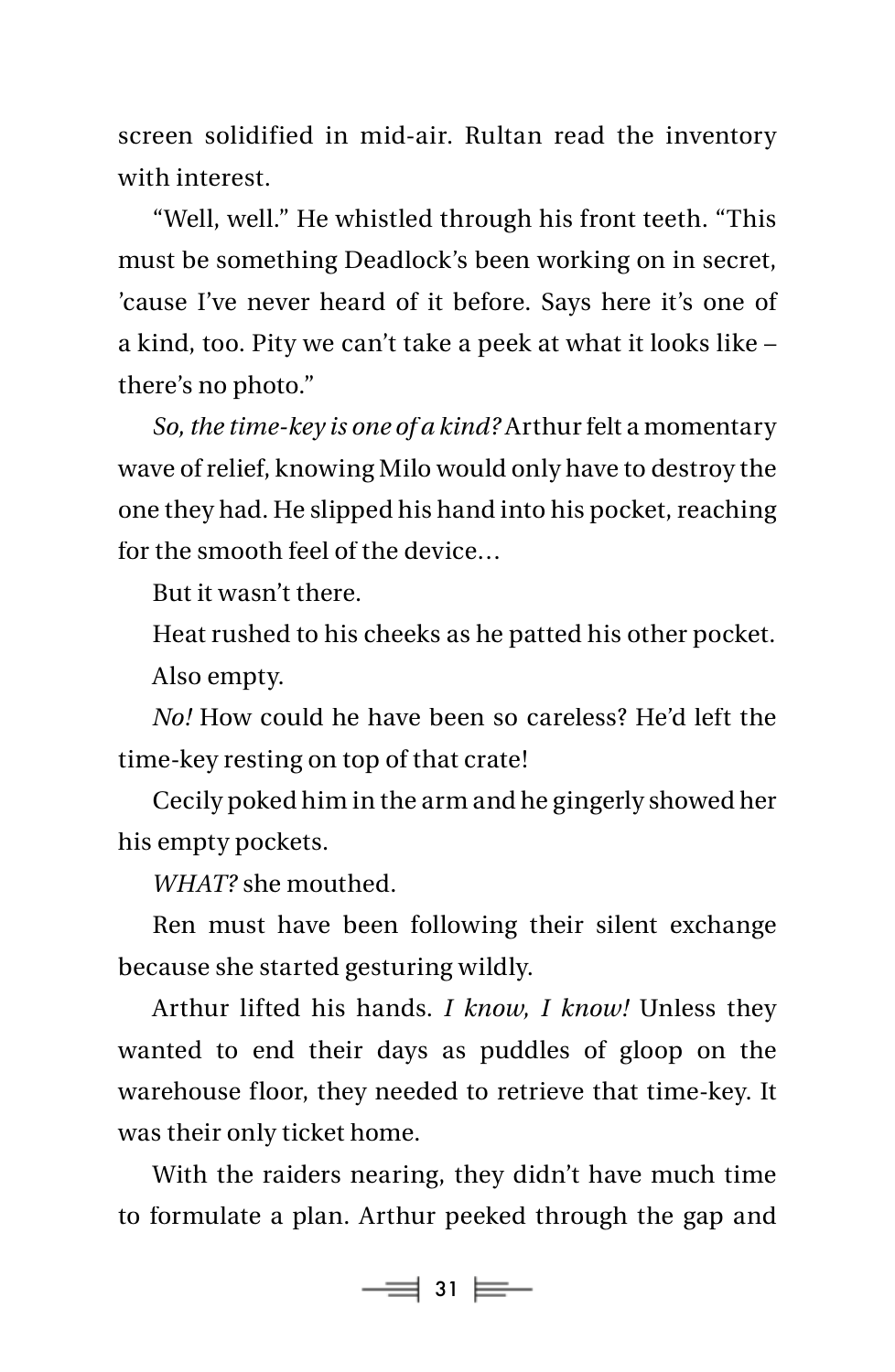spotted the time-key sitting on a green crate in the next row. It was the one containing those weird silver pebbles – evaders. "Think you can snatch it?" he whispered to Ren, who was closest.

Rultan's footsteps came to an abrupt halt. "What was that? I thought I heard a voice."

Arthur went rigid.

"Probably just Vorru humming," Tide muttered, checking down another aisle, further along. "I can't see any important-looking gadgets around here. Think this thing was stolen?"

Rultan scoffed. "Steal from *Deadlock*? Even Vorru's not that stupid." He skimmed the crates with a scowl. "Let's just get what we came for and clear out of here. We're already running late and I don't want this blamed on us." He tinkered with his arm-mod and a small panel of light projected out of it. There was text written on the surface, but Arthur was too far away to read what it said. "Our job is to deliver an evader to one of the isports champions competing in the Irontide Tournament. Search the green containers – there's bound to be a stash of them somewhere."

Vorru's shoulder-cannon rattled as he plodded towards the nearest row of green crates. "What does an evader look like again?"

"Small, shiny, intelligent," Tide snapped. "Opposite of you, you big lump."

As the two of them began studying nano-screens, panic

 $\equiv$  32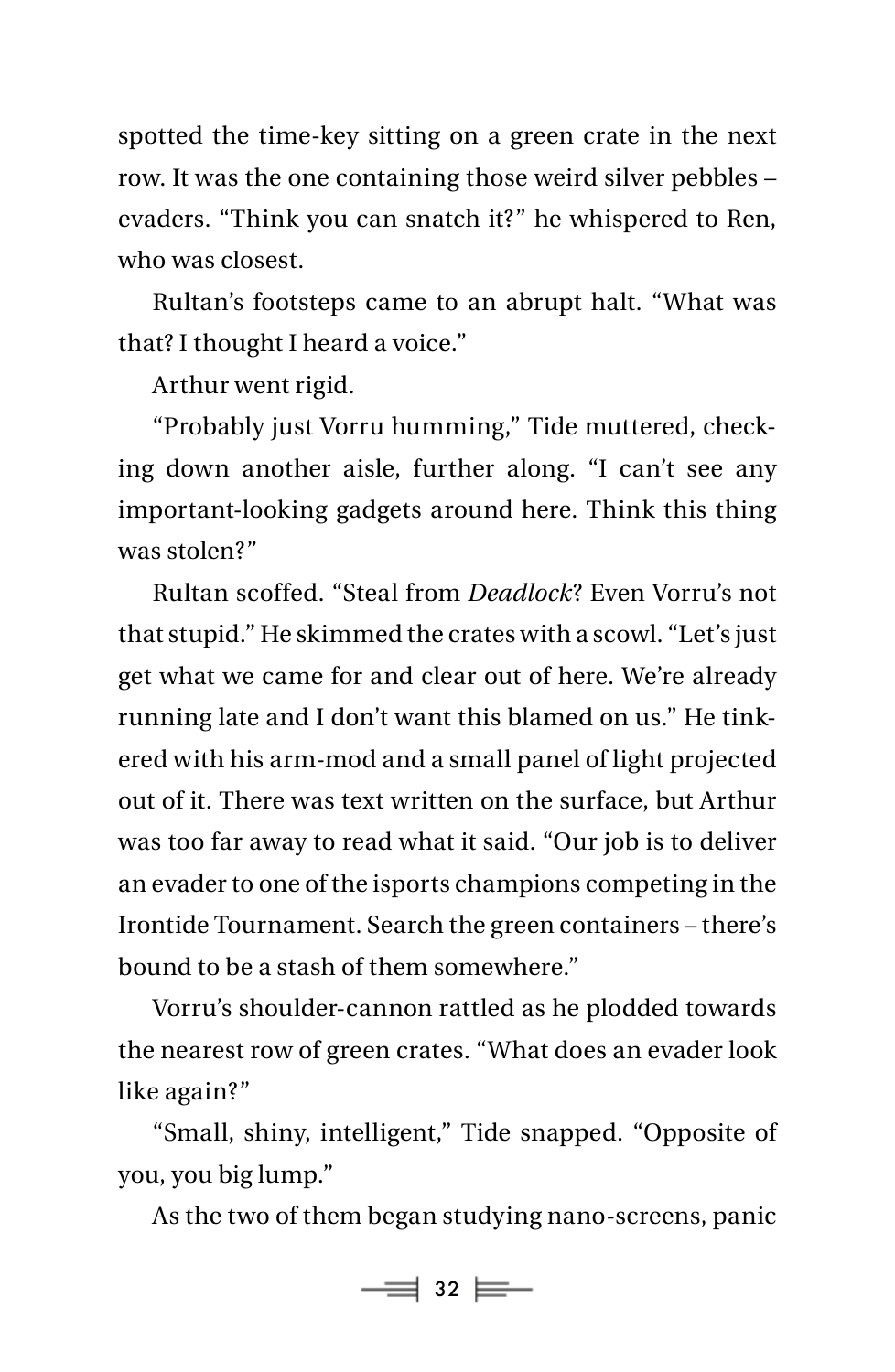seized Arthur's chest. The time-key was only three crates away from them!

"We've got to do something," Cecily hissed. She rotated Cloud's collar so the silver tag that dangled from it was at the top. It was etched with the words *Cloud. West Highland Terrier. Male*.

But not always.

Cloud had a secret ability. Two beads – one on either side of his tag – could be twisted to transform him into one of eleven other animals from the Chinese zodiac. It was a trick that had helped them escape several dangerous situations in the Wonderscape.

Cecily fiddled with the right-hand bead, changing the text on the tag:

 *Cloud. Corn Snake. Male*. *Cloud. Breton Horse. Male*. *Cloud. Capuchin Monkey. Female*.

Arthur signalled to the tag. A monkey would be useful. Cloud could swing between the shelving units to the other side of the warehouse and knock something over, diverting the raiders' attention long enough for Arthur to dash out and retrieve the time-key.

But before Cecily could activate Cloud's transformation, Ren squeezed Arthur's knee and pointed through the gap. Vorru had reached the crate of evaders. Arthur felt a spike of dread as the raider reached for the time-key with his meaty fingers…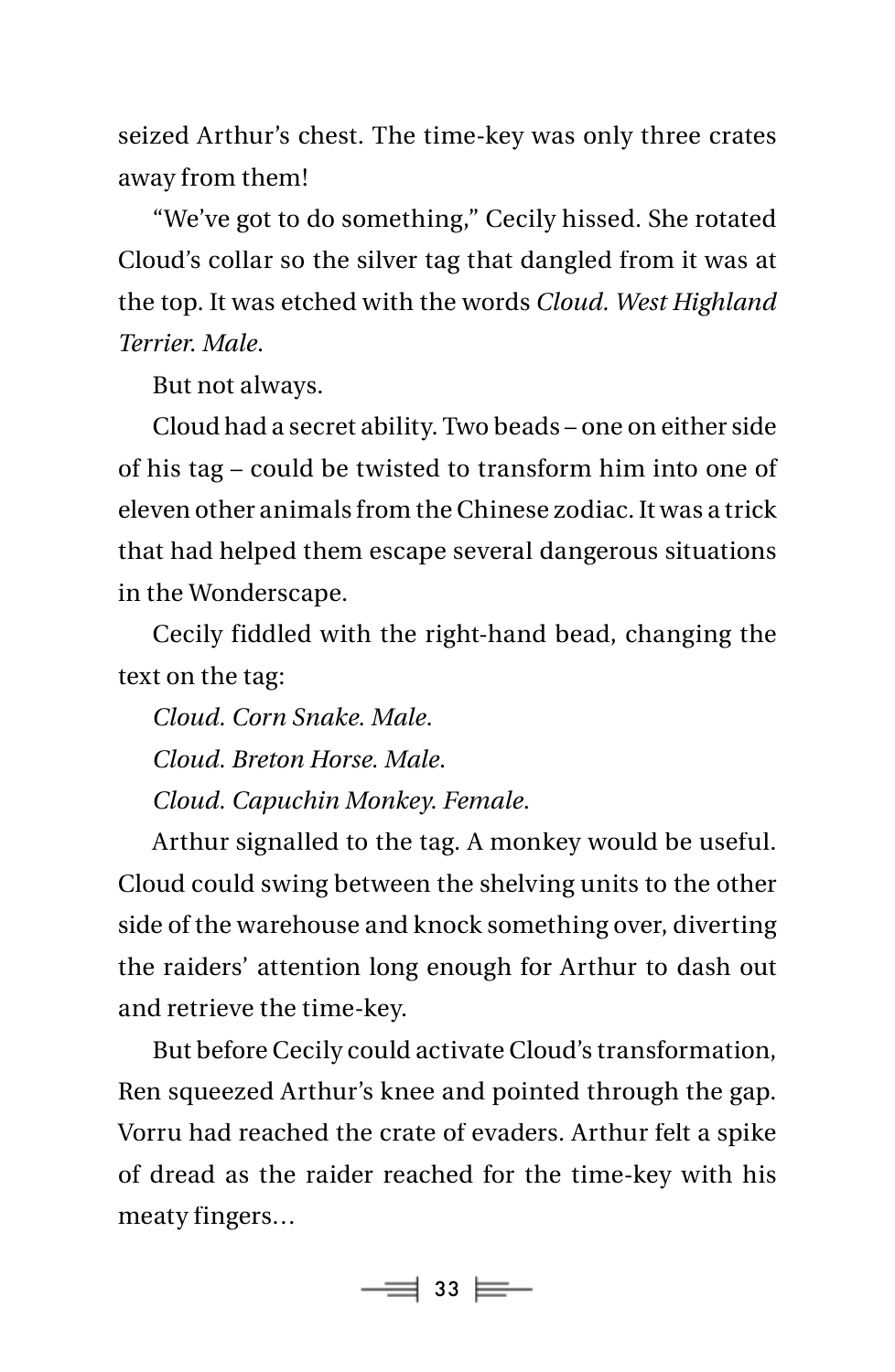"Small, shiny, intelligent," Vorru mumbled, turning the device over in his hands. He scanned the crate's nanoscreen and gave a goofy smile. "Rultan, I've found an evader!"

Arthur gave a silent cry of frustration. There was no point monkey-Cloud creating a distraction now. Vorru had the time-key in his clutches, and he wasn't going to put it back while he thought it was an evader.

"Good work!" Rultan called over from another row. "Let's get out of here and see it delivered. We'll have to travel there directly or we'll be late."

Arthur wasn't sure what Rultan meant until the warehouse doors started to slide closed. As the raiders drew back together, Rultan entered a few commands into his Swiss-arm-mod and a three-metre-tall column of red light rose out of the floor near the warehouse door.

Tide tapped her boot against the concrete. "Red *again*. Why is traffic always this bad getting into Atlantis?" She waited until the light changed to green and then, with a satisfied grin, stepped forward …

… and *evaporated*.

Cecily stifled a gasp.

"It must be another kind of portal," Ren whispered, shifting her weight. "If we lose track of that time-key, we're done for. We're going to have to follow them."

Arthur didn't know what would happen if they went into that light. It was entirely possible that their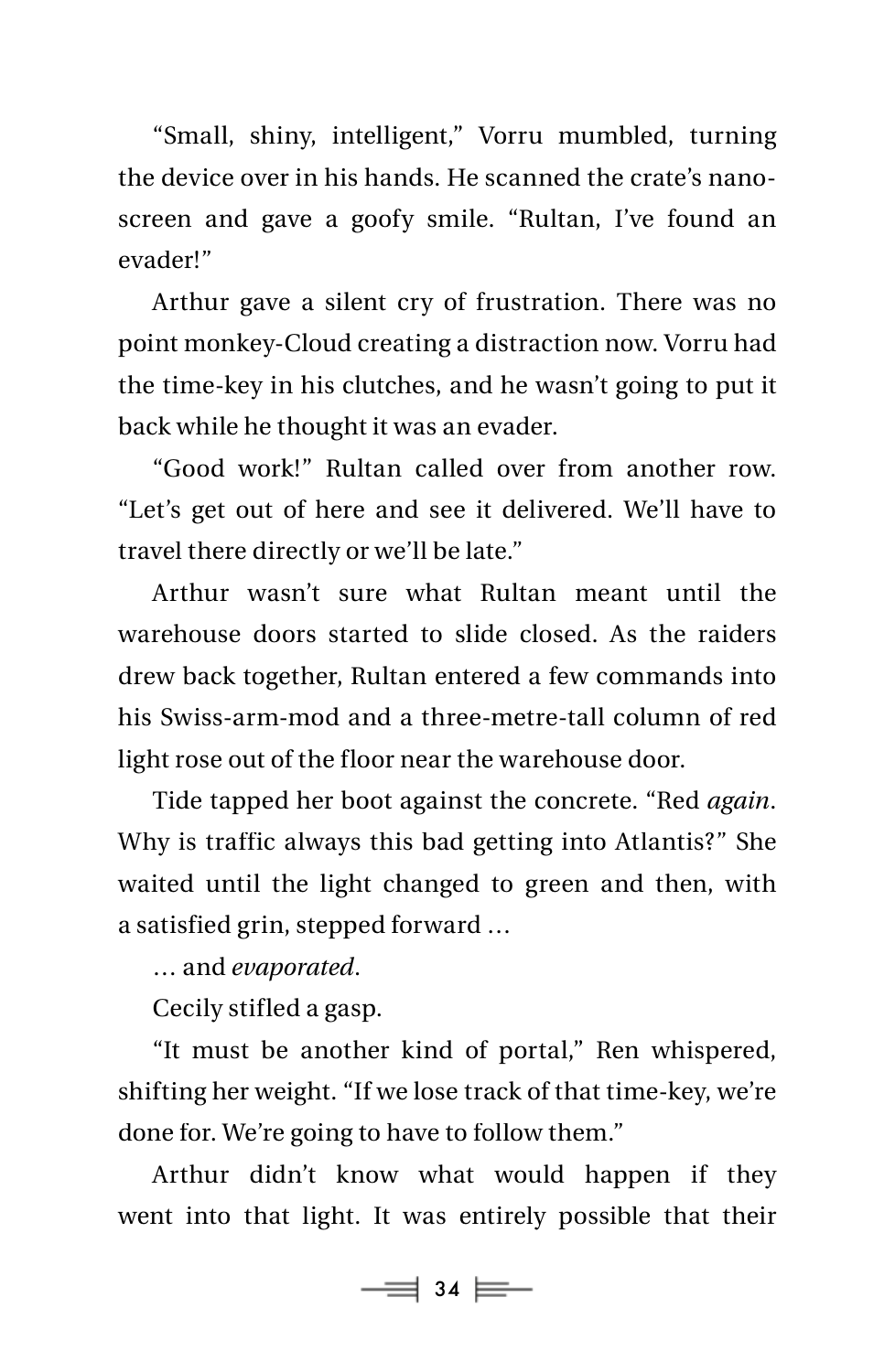twenty-first-century bodies might not survive. But as he watched Vorru and the time-key disintegrate into the green haze, he knew they had no choice. There was no other way to leave the warehouse, and if they remained there, they'd be slime before they ever found the time-key again.

As Rultan followed his colleagues into the portal, Cecily stuffed Cloud under her armpit like he was a rugby ball. "Come on, it's now or never!"

She sprang to her feet and ran out from their hiding place. Arthur and Ren were hot on her heels.

"Hurry!" Ren yelled, her boots pounding the concrete. "It's closing!"

As the pillar of light started to fade, Arthur willed his legs to go faster. Cecily and Cloud reached the portal first, vanishing as soon as they touched it.

Arthur was next. As he drew closer, he hesitated.

"Go!" Ren said, shoving him from behind. "You'll be OK. Just try not to die."